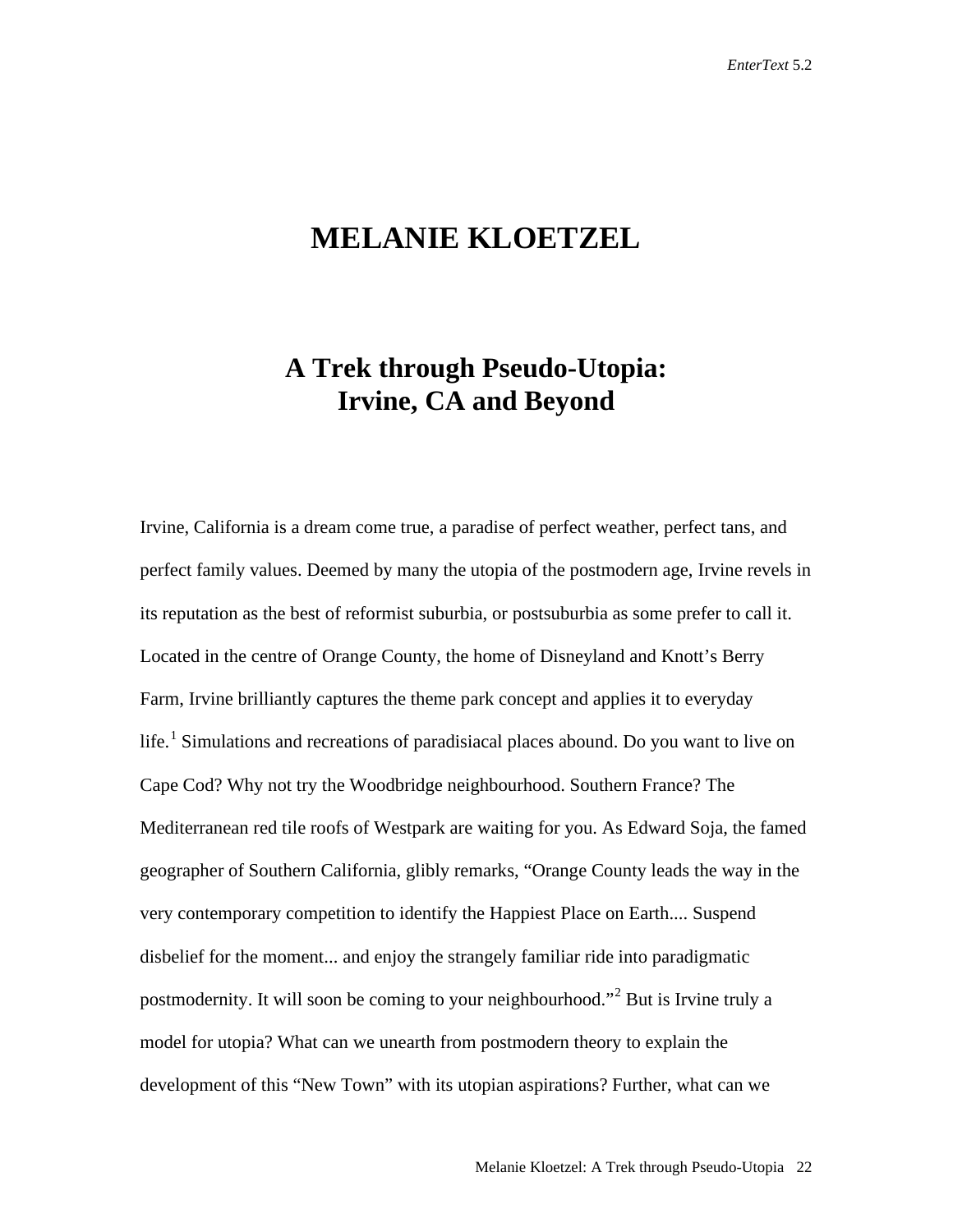discover in a drive through the spacious corridors and unique villages that can provide answers for future attempts at utopian design? Perhaps a dual journey, both theoretical and physical, may be in order.

*My body, enlarged by the leaking prosthetic that is my ancient vehicle, speeds along the freeways that slice the sixty-mile city/suburb. The 91 to the 55 to the 405; the, to-my-mind, ridiculous "the" that graces the freeway signifiers takes nothing away from the power of the ten-lane exhaust tubes that dump us in our appropriate zones—zones that specify race, wallet girth, or square-feet owned. But I, daring as I am, exit in an inappropriate zone. Irvine, California: heart of Orange County, home of the security*  mom, the overachieving son, and the high-tech dad. A placeless place. The utopia of the *white family. I join my too-porous, white, metallic body to a multitude of sleek, neatly sealed, silver and gold bodies of others and sweep by signs for Irvine's famous "villages." On a hunch, I turn onto West Yale Loop (I always wanted to go Ivy) and cruise through bird signs—Heron, Mallard, Whistling Swan—and land on Nighthawk. There, lurking by a curb, I find what I'm looking for. Not that I knew I was looking for it, but nevertheless there it sits. An empty Miller Genuine Draft beer can. Forlorn, abandoned, lost. Maybe waiting for another punctured leaking metal vessel. I chug, chortle, and groan to a stop by my find. My fleshly body unfolds from metal to sit by my newfound friend. I join my skin to the rough curb to ponder my companion's outof-placeness.*

Irvine is a planned community. Planned as few communities have ever been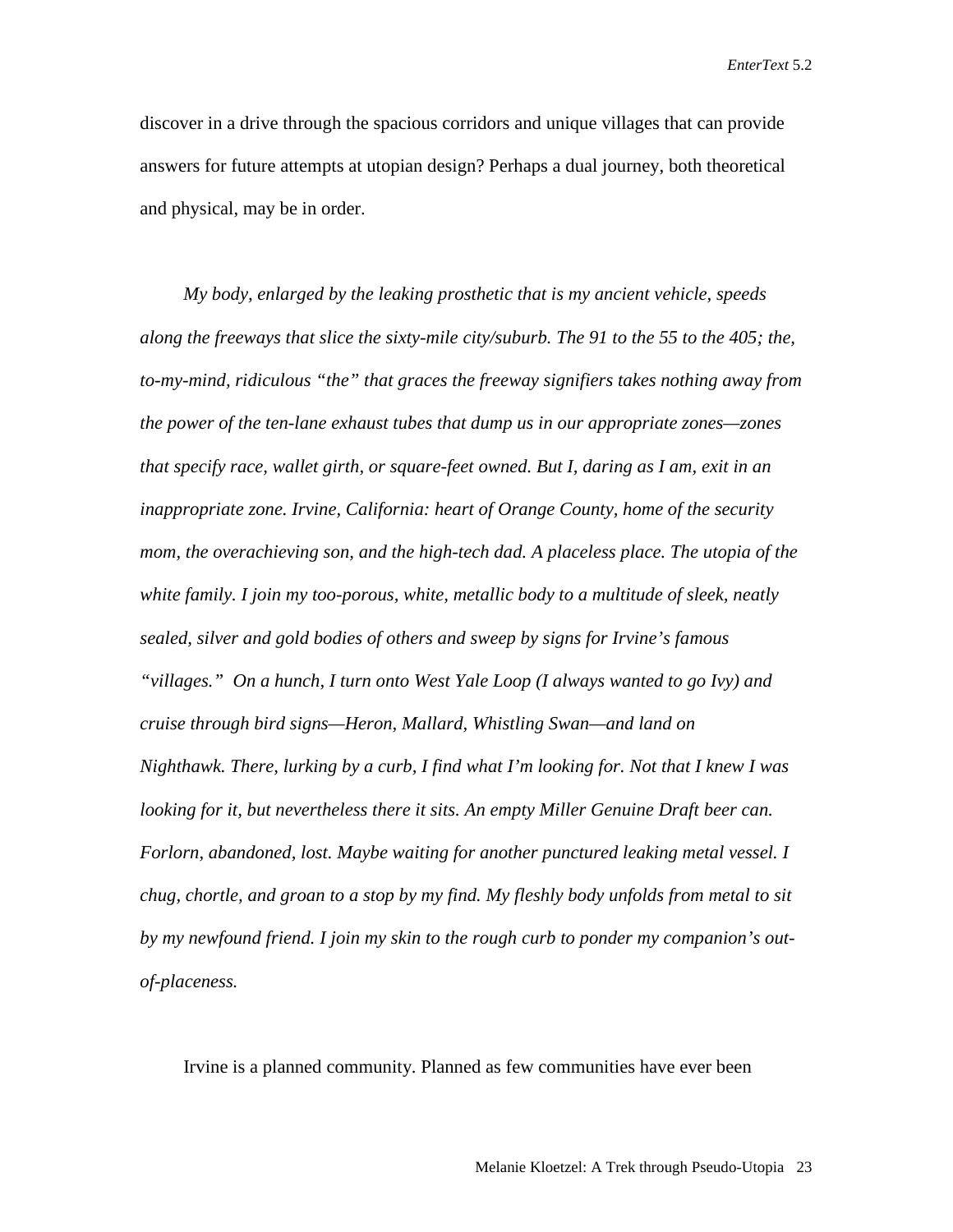planned. The ultimate in the postmodernist, post-Fordist, post-history (Fukuyama-style), new urbanist design. Born through the machinations of the Irvine Company, a huge corporate entity that owns over sixteen per cent of all the land in Orange County.<sup>[3](#page-24-0)</sup> Irvine sprang up seemingly overnight in the 1960s when the University of California decided Irvine would be the perfect place for a new campus. William Pereira, hired by the Irvine Company to create a plan for the campus and a surrounding town of 10,000 acres, originally attempted a design for a 100,000-person population that avoided the spectre of large-scale sprawl. Martin Schliesl, a prominent historian of Southern California, claims that the Irvine Company looked with pleasure at Pereira's careful plans to secure the area from uncontrolled suburbanization. But suddenly in 1970 the plan for a small university town ballooned to incorporate space for 430,000 residents on 53,000 acres and concerns over sprawl quietly slipped into the background.<sup>[4](#page-24-1)</sup> Construction (and profit-making) began in earnest. Parks, greenbelts, a variety of housing types, recreational activities, and commercial and industrial corridors blossomed almost immediately under the loving gaze of the corporate parent and the city of Irvine became the heart of Orange County.

Enthusiasts of Irvine's theme-park lifestyle, such as Nicholas Bloom of Tulane University, dub places such as Irvine "powerful models of reform" or "a potential solution to the suburban crisis."<sup>[5](#page-24-2)</sup> Not exactly urban and not exactly suburban, Irvine rides a middle ground. Soja terms this ground "Exopolis" or the city without. Including all the amenities of city life, such as restaurants, cultural activities, movie theatres, etc., residents of Irvine have no need to run to Los Angeles for work or for play. High-tech, finance, real estate, and insurance firms litter the county conducting global business from a wonderfully local perspective. World-class music, dance, and sporting events occur mere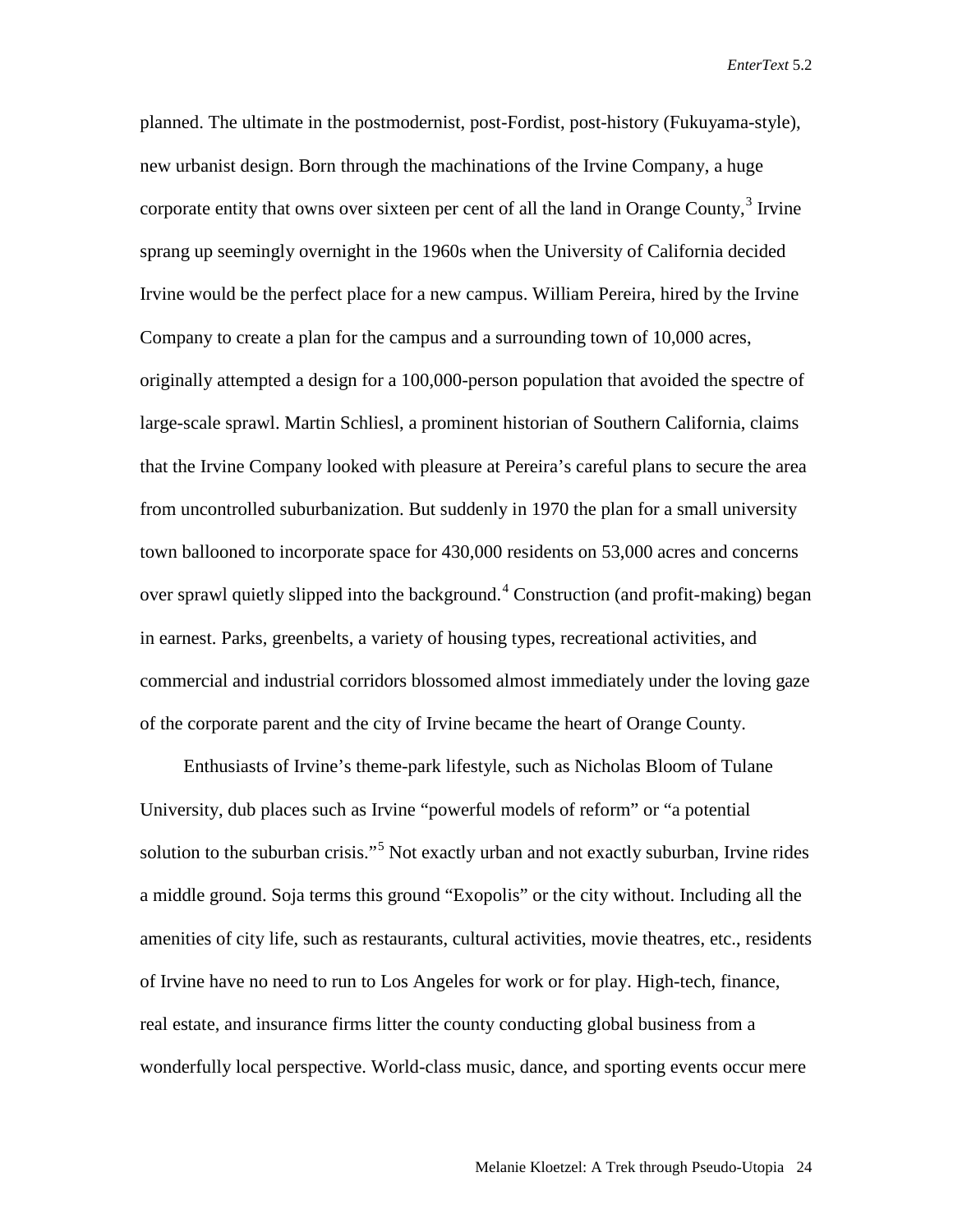minutes away. And, best of all, families can live in their own freestanding palace on a respectable plot of land. Cynics beware! The Disneyland of life may just win you over. Even the critics drool at the postmodern possibilities that ooze from Irvine's pores, sometimes undermining their own critiques. Soja, as the guiltiest of these, borrows from Baudrillard to comment on the hyperreality of Orange County, but ends up lionizing such hyperreality in his vilification. Coining slippery phrases that lounge among the worst of ludic postmodernism, Soja gorges himself on Orange County as the ideal symbol of postmodernity's crisis. "To dig even deeper will bring us back to the surface," he purrs, "to an Orange County that continues to function symbolically as an exceedingly attractive lived space, undemystifiable because its (hyper)reality is mystification itself."[6](#page-24-3) Will I too find myself unwillingly lured toward this simulative wave of the future? And, after all, why not? It's attractive, beguiling, and what's more, it's inevitable.

*I sit by my orphan friend, left, perhaps, by the construction workers slaving over the ideal four-bedroom house that sits empty across the street. I grow small and gaze around at the BMWs and Chevy Suburbans that line the streets. (I wonder what vehicles lurk* inside *the two-car garages). The gently curving avenues entice you to meander through the neighbourhood; the front doors open directly onto the street to foster interaction. But no one cavorts along these streets designed for "community." Doors remained tightly bolted discouraging the entrance of unwanted elements. My body, in its juncture between lived interiority and exteriority, wonders at the social relations to which it might connect in such a place. What would happen if I slipped myself through the door of that new house? Would my neighbour come by to welcome me with cookies?*

Melanie Kloetzel: A Trek through Pseudo-Utopia 25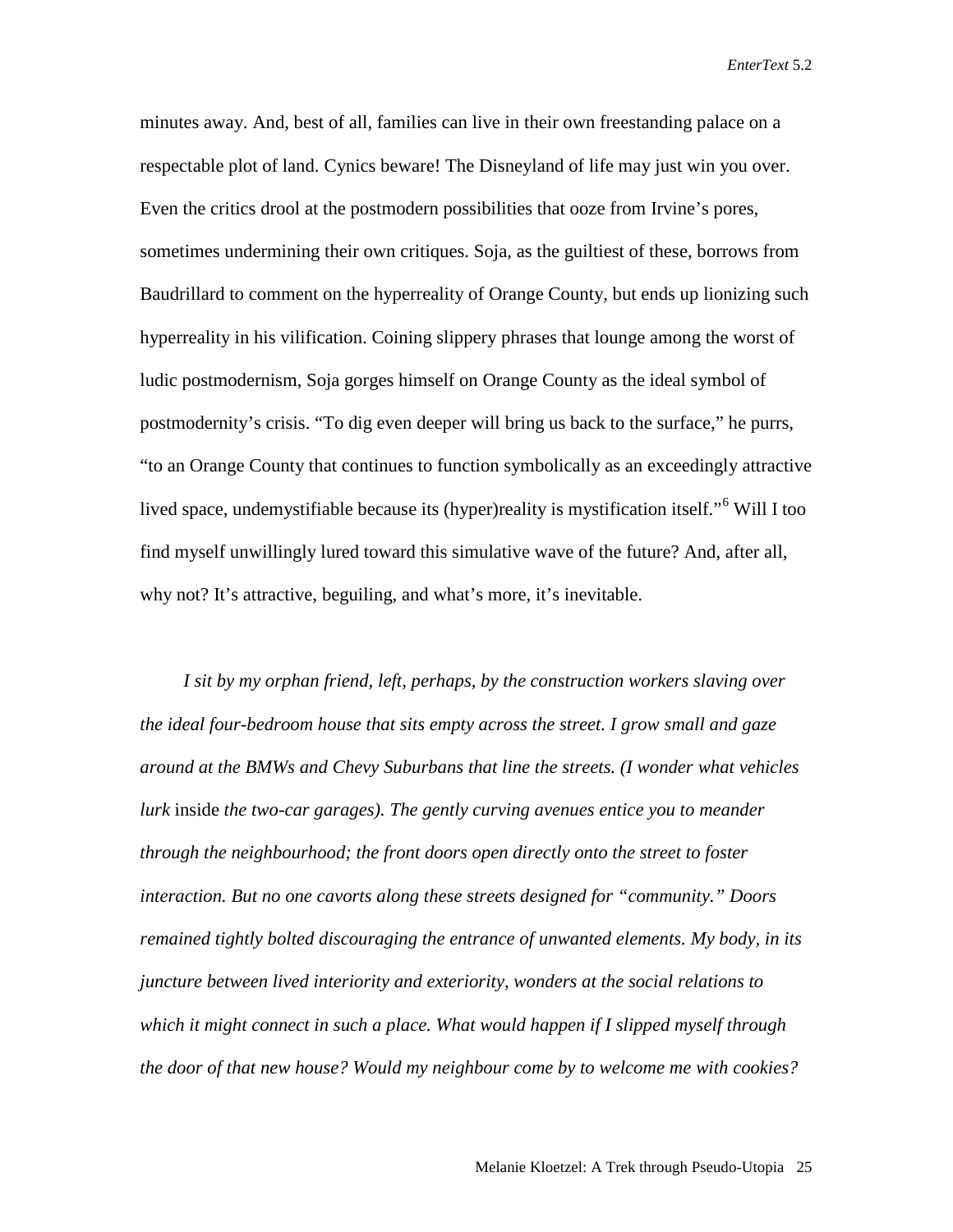*Would she come to make sure I was sufficiently safe (same) to be accepted? Would my body ease into the smart design (smart bomb) of my new abode with each efficient tool stored in an efficient place for efficient use? Would I cruise the rooms that hang Japanese-style prints and tasteful photographs eventually alighting on a muted divan with my martini in hand? Yanked back from my fantasy by footsteps, I cringe behind my metal prosthetic awaiting the certain security check. Click, click, the heels come closer. They slow. "Is that a comfortable place to sit?" she asks. Accused, I stammer and smile, "It's all right." She begrudgingly moves along wondering at her appropriate response to my intrusion. Surveilled, I guiltily slink back into my chrome extension. I have no doubt at my fate if I was a black man. Twenty questions and then a quick call to the local authorities. My unknown black body would have been too much of an inconsistency in a tightly controlled quarter. Back in the safety of my own home I wander the cyberworld for sites on Irvine and immediately encounter the surveilling methods at stake. In their own heightening words,* "What does 'suspicious' look like?…Generally, anyone who seems slightly 'out of place' for an area or time of day may be considered suspicious, and possibly indicate criminal activity.…While some suspicious situations could have innocent explanations, the Irvine Police Department would rather investigate than be called when it's too late."[7](#page-24-4) *The power, knowledge, and spatial control: a trilogy of safety to soothe.* 

*I hark back to a tale of an Irvine acquaintance. On a Saturday afternoon, she left her garage door open after inserting her shiny, boxy SUV. Two days later, a note. The authorities have been informed that your garage door was left open for longer than the allotted twenty minutes. Please be aware of your oversight and refrain from such*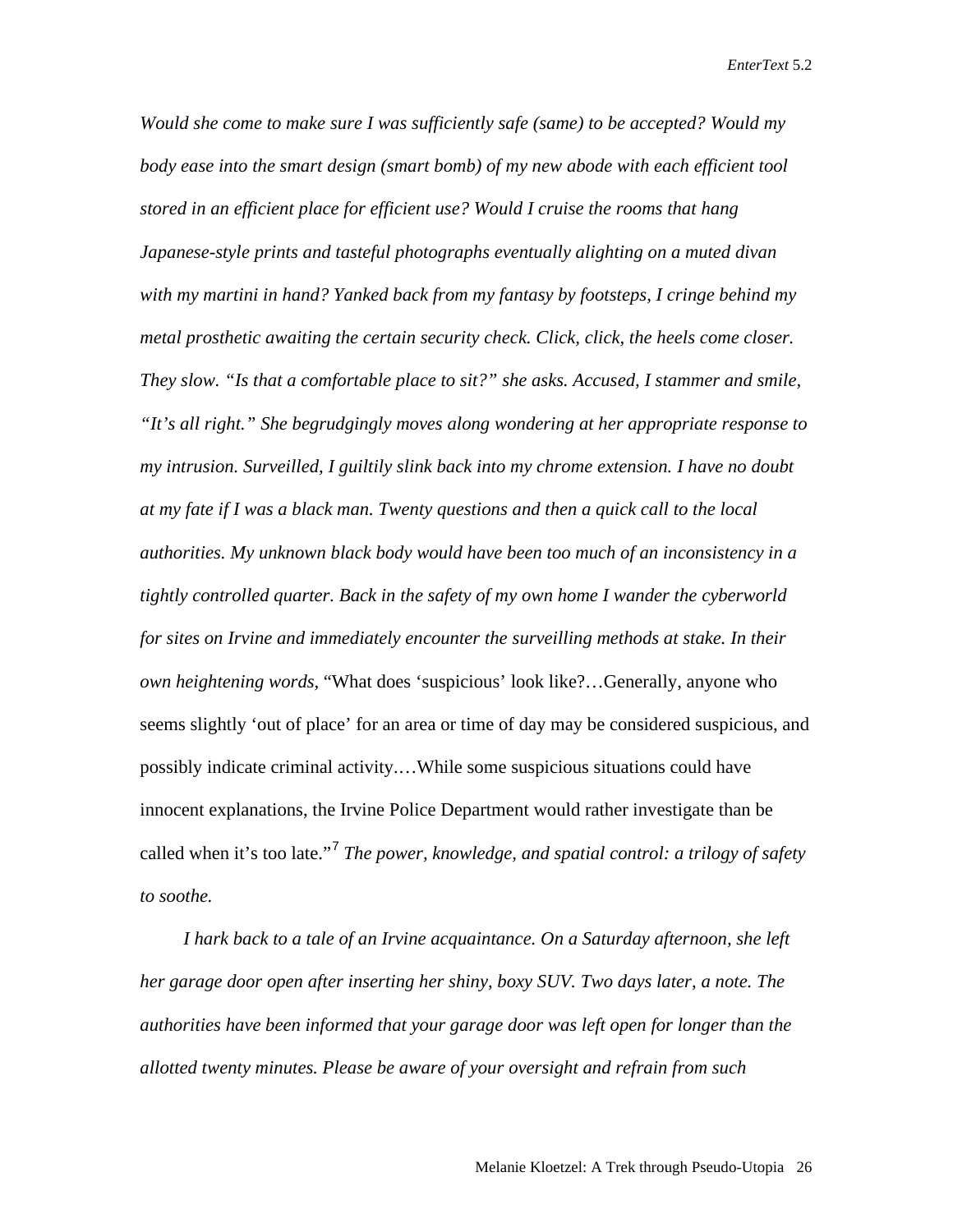*behaviour in the future. My skin crawls, my body retreats, I make a quick getaway.*

While Soja might slide into a backhanded celebration of Irvine, not all postmodern analyses suffer such a fate. Hold up Irvine to a Foucauldian light and quite another picture emerges, one not so prone to confusion with utopia. In fact, Irvine's meticulous design and spacing, rigid homogeneity, and neighbourhood watch all conjure images directly from Foucault's unnerving view of the social order. A planned, overnight creation, Irvine figures as a premiere institution of spatial control. Each lot, each park, each tree, and each human exist on a master plan to guarantee Irvine's citizens a safe community and "peace of mind." A spatial grid locks each body into its appropriate place ensuring an accumulation of power and knowledge in an orderly system.<sup>[8](#page-24-5)</sup> A body out-ofplace sounds the alarm of the surveilling security mom who is kept securely in the malecreated master plan.

Yet somehow, everyday, more bodies vie to enter this confining system. In fact, residence in Irvine has become a highly sought-after goal; competing homeowners believe that this sublime spot will ensure their children's admittance to Stanford and their own inclusion in the golf game of global wealth. But, to enter, you must prove your financial worth; after all, not just anyone can be accepted. It's a simple test really; only one question. Can you afford a house or apartment with a median price tag of  $$245,000$ ?<sup>[9](#page-24-6)</sup> Yes, the perfect entrance exam to create homogeneity. And although a large number of Asians have snuck in (29 per cent by 2000), black admission has been kept to a reassuring 1.45 per cent.<sup>[10](#page-24-7)</sup> Even Nicholas Bloom, a cheerleader of the New Town, admits that Irvine is "an equality among equals... a democratic city for upper income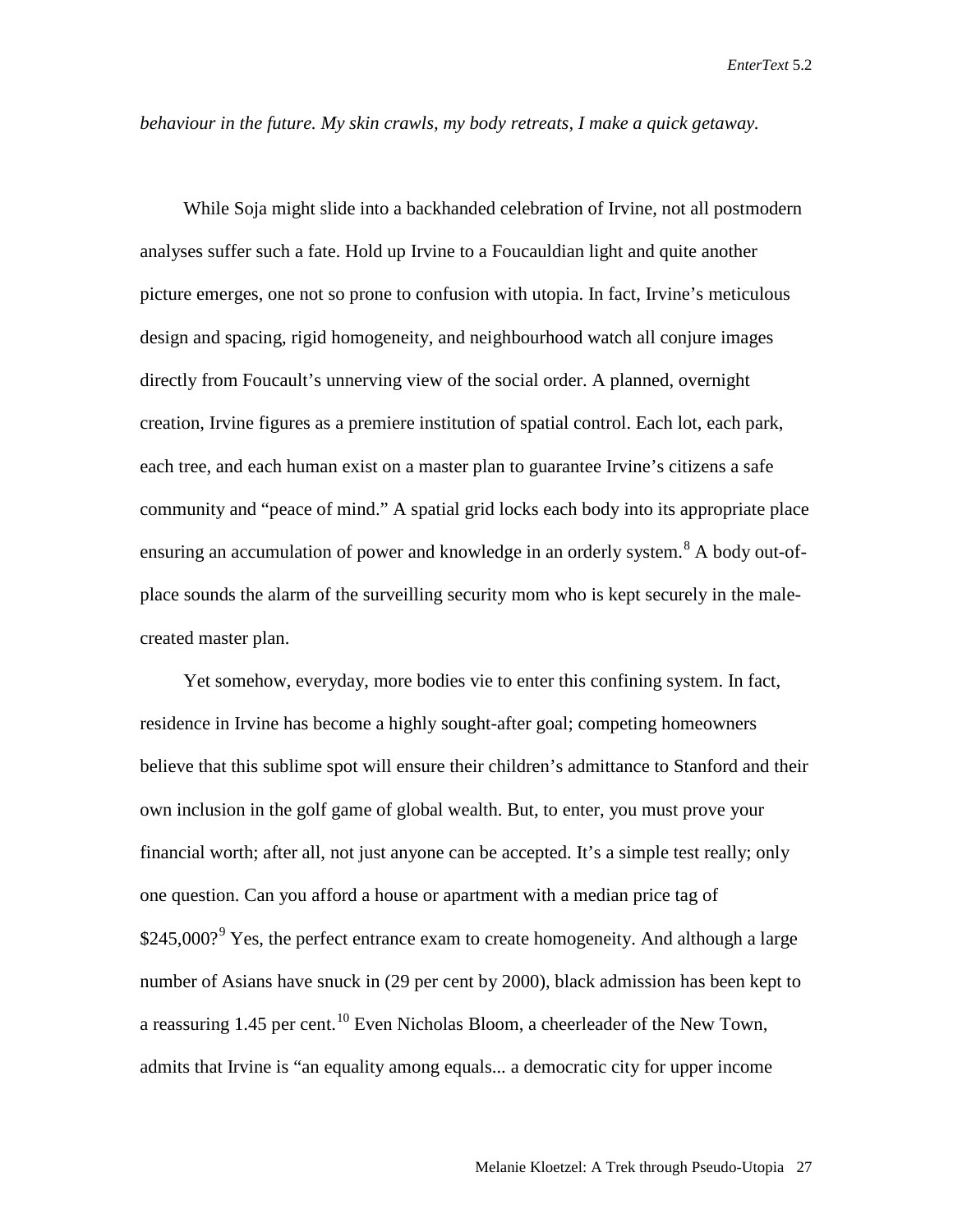residents."<sup>[11](#page-24-8)</sup>

What can we make of Irvine's version of utopia? Shouldn't we consider it more of a dystopia? Or possibly a heterotopia? In his extensively mined article "Of Other Spaces," Foucault toys with notions of space, but particularly delves into what he calls the heterotopia of deviation. This spatial form consists of places "in which individuals whose behavior is deviant in relation to the required mean or norm are placed."<sup>[12](#page-24-9)</sup> Certainly, on the surface, this appears to be the opposite of Irvine's homogeneous, normalised reality. Yet, Foucault goes on to list the characteristics of his heterotopia of deviation contradicting himself along the way. For example, Foucault's heterotopia, verging on Baudrillard's simulacrum, functions as an illusory space that serves to expose every real space as an illusion. The theme park within a theme park that is Irvine provides these multiple layers of illusion as the uniform society convinces itself, as well as some from outside, of its own diversity. As Bloom points out, "[r]esidents are quite proud of living in what they consider to be a very diverse community...."<sup>13</sup> Foucault also argues that heterotopias exist as both closed and penetrable spaces with compulsory and/or strenuous entrances and exits,  $14$  a description akin to the spatial design and admission standards of Irvine. Irvine's multiple walled villages, marked Eastbluff, Rancho San Joaquin, Woodbridge, etc., and its confusing array of streets inside these walls confounds and discourages those who do not belong. But, once desirous citizens undergo the "rites and purifications" of the entrance exam, the walled communities welcome and ensure placement.

But our comparison hits a snag when Foucault begins to describe heterotopias as places that juxtapose incompatible sites in a single space.<sup>[15](#page-24-12)</sup> While superficially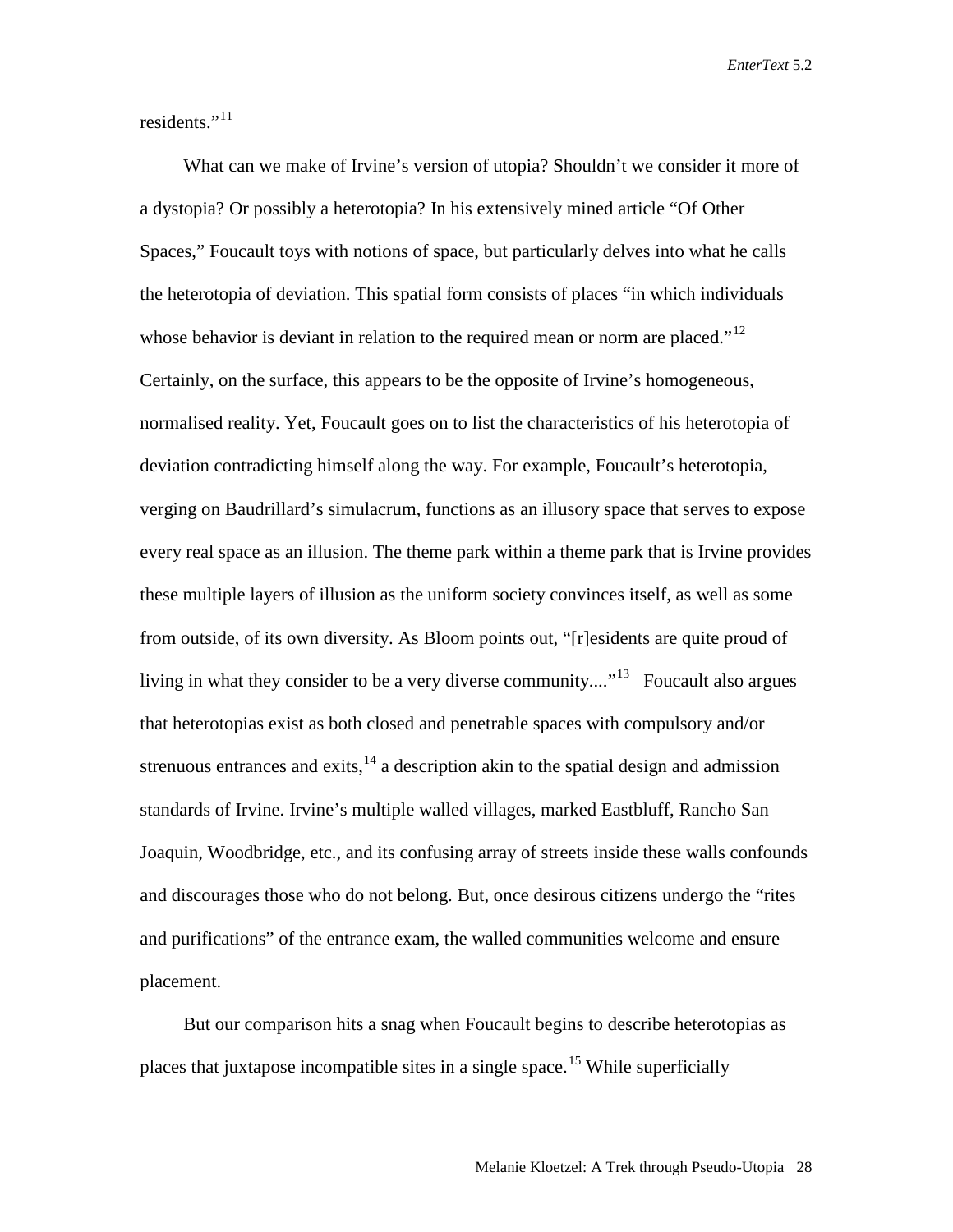accurate—Irvine includes the multiple sites of commerce, industry, recreation and residence all in a relatively small space—the truly incompatible sites of race and class that get juxtaposed everyday in Irvine's commercial centres seem utterly lost on the Irvine villagers. Although residents may drive the half-mile (is walking prohibited?) to the nearby Chili's or KFC or Wild Oats or any other of a number of chain stores, do they notice the juxtaposition that occurs across the counter? Do they see a fellow Irvine resident? Do they discuss their kids' mutual problems in school? Do the janitors that clean the high-tech firms register as neighbours with their bosses at the public pool? Unlikely. For the underpaid service worker cannot afford the minimum requirements for Irvine living. And the local Irvine resident is unlikely to care. Worried about property values, Irvine residents feign concern for affordable housing while fighting tooth and nail to stop the creation of subsidised units.<sup>[16](#page-24-13)</sup> Yet, perhaps Irvine fulfils Foucault's heterotopic vision only as the ultimate deviation from reality—i.e. a bizarre homogeneity in a very real cauldron of heterogeneity. An absolutely normative society in a nonnormative world. A hetero(homo?)topia of blindness, a vacation village that poses for the outside as either the worst or most desirable form of illusion to counter the horror of the real. Either way, Foucault's notion of heterotopia cannot avoid slipping into an impossibly rose-coloured utopia or a frightening dystopia. A fatal deconstruction of utopia, Foucault undermines all efforts to chase the dream. Is this the intention? David Harvey, the Marxist geographer, finds this theoretical collapse only superficially useful as a destabiliser. "The concept of 'heterotopia' has the virtue of insisting upon a better understanding of the heterogeneity of space," he argues, "but it gives no clue as to what a more spatiotemporal utopianism might look like... [or] how any kind of alternative might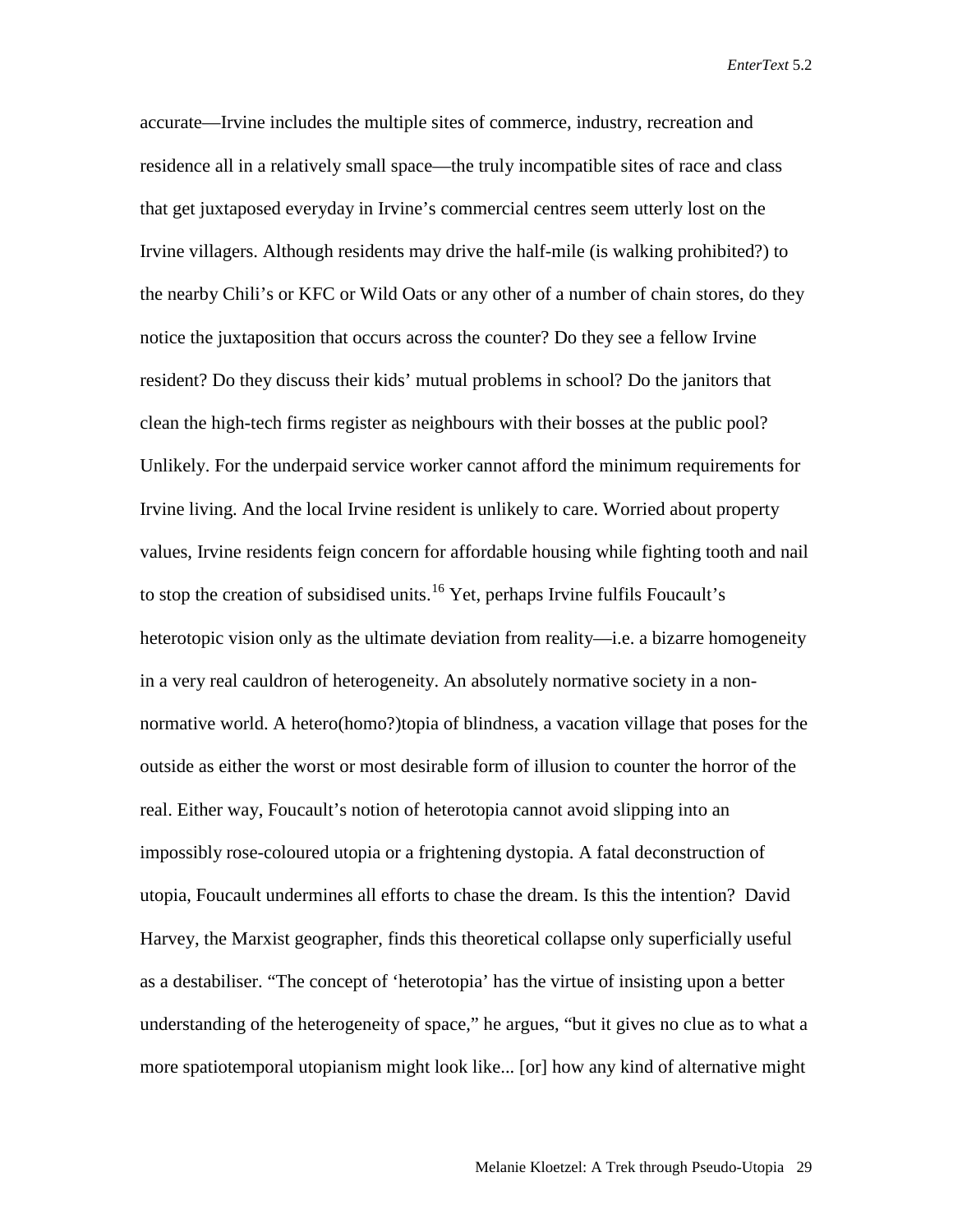be constructed."<sup>[17](#page-24-14)</sup> Harvey brings Foucault, who begins to sound disturbingly close to Soja's equivocation, back down to the domain of the material. In doing so, he delivers Foucault back to his more functional role—particularly for the purpose of analyzing Irvine—as the detective of normalisation, of power, of the space of fear. Using these detective tools, we can continue our exploration of Irvine as the utopia-gone-wrong.

*I zoom around the corner on Harvard Street and quickly slip my foot off the accelerator. A giant clock looms over me. Towering on its metal scaffolding over the whole of Irvine, this temporal beast sprouts out of the head of the fortress-like department of surveillance. Glass and brick, cameras and metal detectors line the surface skin of the polis police. The building neatly discourages entrance by its unmarked, sleek sides, a form that some in the Los Angeles School celebrate as* "defensive architecture" *that reads as* **"**positive alienation*.*"*[18](#page-24-15) Positive alienation? Yes, keep my skin from your skin. At all costs. Merging should never be acceptable. Stay in your individual cells in the Carceral City; docile bodies in absolute space. I ponder the clock-face's gaze as the gaze ponders me. To push my tamed body to the limit, I turn into the parking lot of the agency of control. Oh, somehow I've discovered the Civic Centre and City Hall as well. Nothing registers quite so clearly as this marriage of space. Yes, of course the Civic Centre and City Hall rest here with the other admirable civic duty of control. The juridico-politicoeconomic reality. In any police state, this brooks no surprise. A convention, a sports game, a marriage all occur under the panoptic eye. And the eye's proximity reassures. You're safe, it says, we've got it under control. As calming as a mother's hush. Irvine celebrates the benefits of Patriot I and II. "Power of Pride," "Support our Troops," the*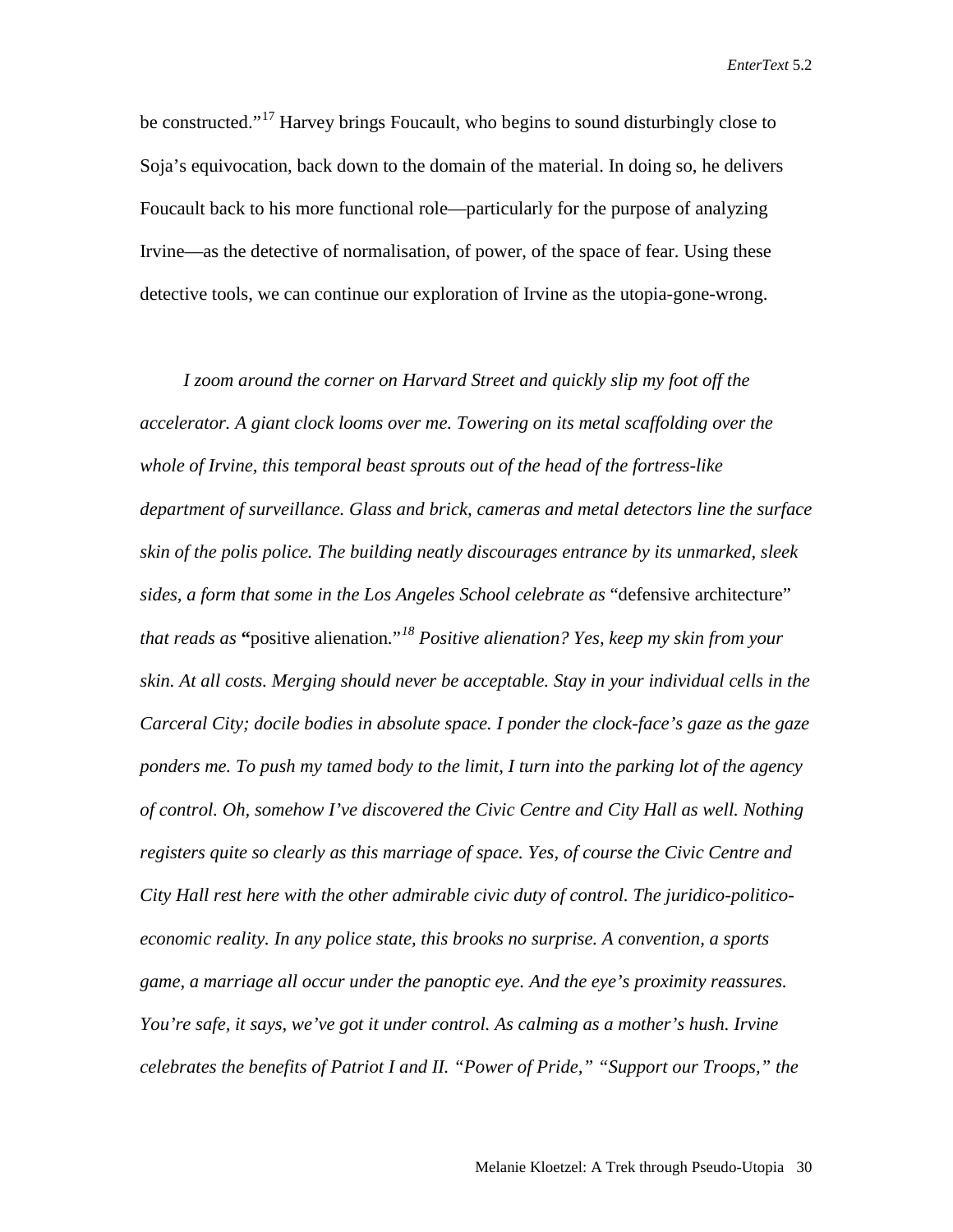*bumperstickers scream. Ahh, Irvine, John Ashcroft's ideal bedroom community. Keep the populous decentred, contained in their bubbles of domesticity or gathered under the surveilling eye. No central public space needed, thus none exists. I search for it. I wind up at Target, pinned down by consumer culture. My metal body sweeps back onto the corridors of wide, Western boulevards. Corridors of discipline. Keep the citizens inside and the aliens outside the walls, both encased in a world of inescapable, gelatinous fluid. Slow, tame, easy to handle. To watch. Erect larger corridors to define the perimeter. The 5, the 405, the 55 prevent undesirable interaction.* "The freeway in Los Angeles is analogous to the road which linked West Berlin to West Germany.... It is an umbilical cord between related bodies."[19](#page-24-16) *The freeway will take you where you (be)long. The perfect zone for you. But never exit in the wrong place or you may not come home again. I, in my dripping and rusting form, am an egregiously alien body; I try to slip through, but the pressures of space ("activity corridors"), time (the clock-face), and conformity (where are my tennis whites?) refuse me. I divide myself. One lingers, while one escapes. One vaults to her appropriate zone in a state of abject terror, but one is emboldened to stay. Only in this split form can I survive.* "We live, have lived, in fragmented cities fragmented by the wastelands between the heterotopias of compensation and illusion, fragmented by the immediate and fluid boundaries between affluence and poverty, and fragmented by the mandates of zoning—because we are, as subjects and objects, fragmented beings."[20](#page-24-17) *As my one self escapes, I allow my other self, the transparent and fearless, to steal over the wall of Westpark and creep through an open window. A brave new world awaits.*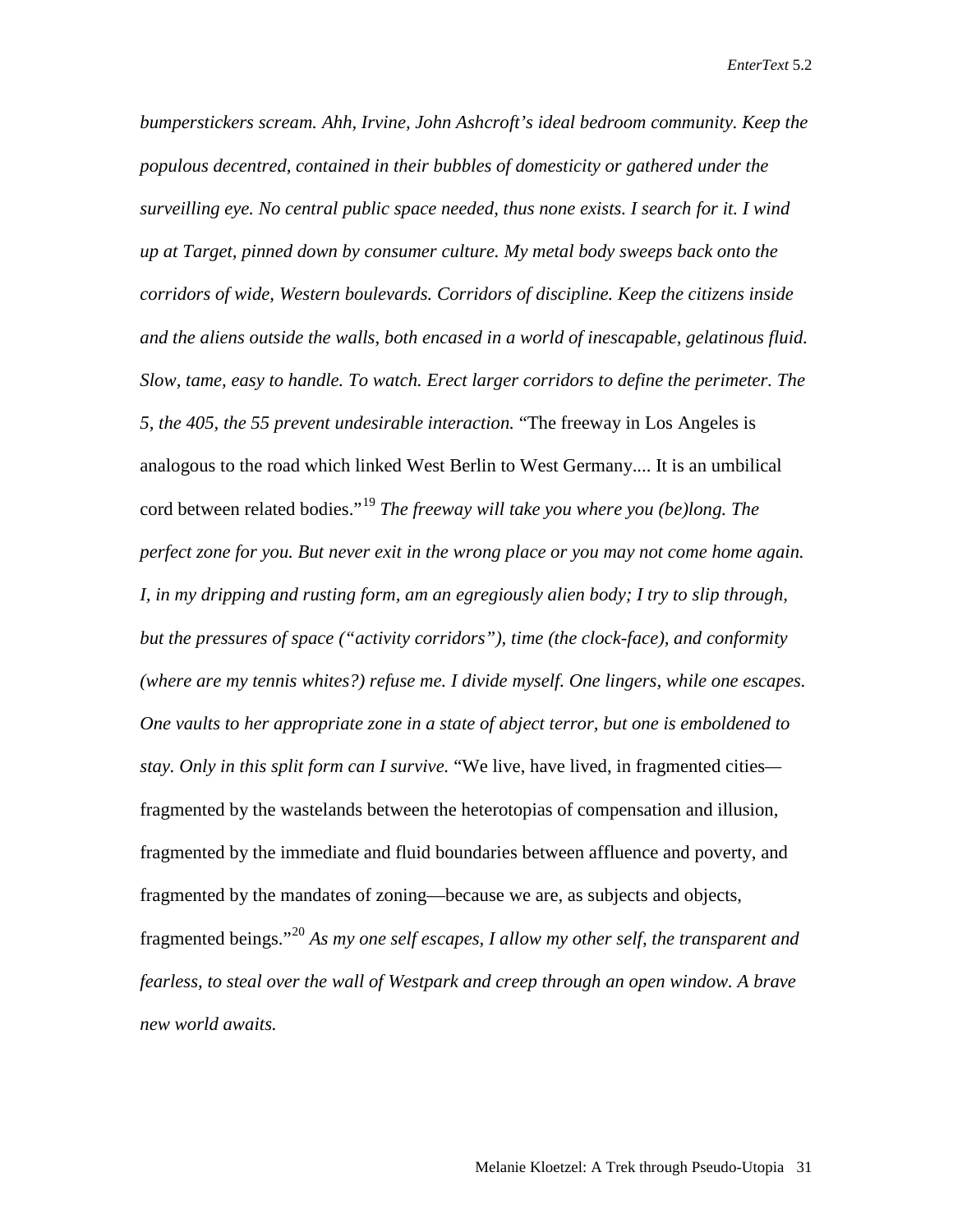But perhaps we are dismissing the benefits of Irvine too readily; perhaps it *is* the utopia that insiders proclaim. After all, can we just ignore the praise of those enclosed (imprisoned)? Gabrielle Pryor, a former mayor of Irvine, is just one of many to proclaim the joys of Irvine. As mayor, she voiced her desire "to make Irvine so attractive as a community and as a society... that they won't want to go anywhere else.... I get very upset when someone leaves. I really think it's almost kind of traitorous."<sup>[21](#page-24-18)</sup> And such a sentiment rings true for many other Irvine residents concerned with the stability of their family values' utopia. But what about the opinion of those outside? Of the working class who commute for a half-hour or more to their jobs at Irvine's Taco Bell or Burger King? Or the random stray that drops off in an inappropriate zone? In other words, is there a way to envision Irvine as a utopia for those enclosed and a dystopia for all others? Is such a place really a utopia? Again, David Harvey quickly dismisses this idea. For Harvey, no place can be separated from the material and social relations within which it is embedded. Irvine may appear to be the perfect place to those inside, but all the processes that create and sustain Irvine open it up to a much wider sphere, belying any notion of perfection. As he so adroitly puts it, "what goes on in a place cannot be understood outside of the space relations which support that place."<sup>[22](#page-24-19)</sup> Thus, Irvine, relying as it does on a large, outsider population of the working poor, does little to bolster its image as a postmodern utopia. As Mike Davis, Los Angeles historian extraordinaire, acerbically notes, Orange County specialises in "hysterical homeowners' associations, supported by local businesses, [that] wage war against the very immigrant labour upon which their master-race lifestyles depend." $^{23}$ 

Yet, interestingly enough, in the original, utopian plans of Irvine, the planners tried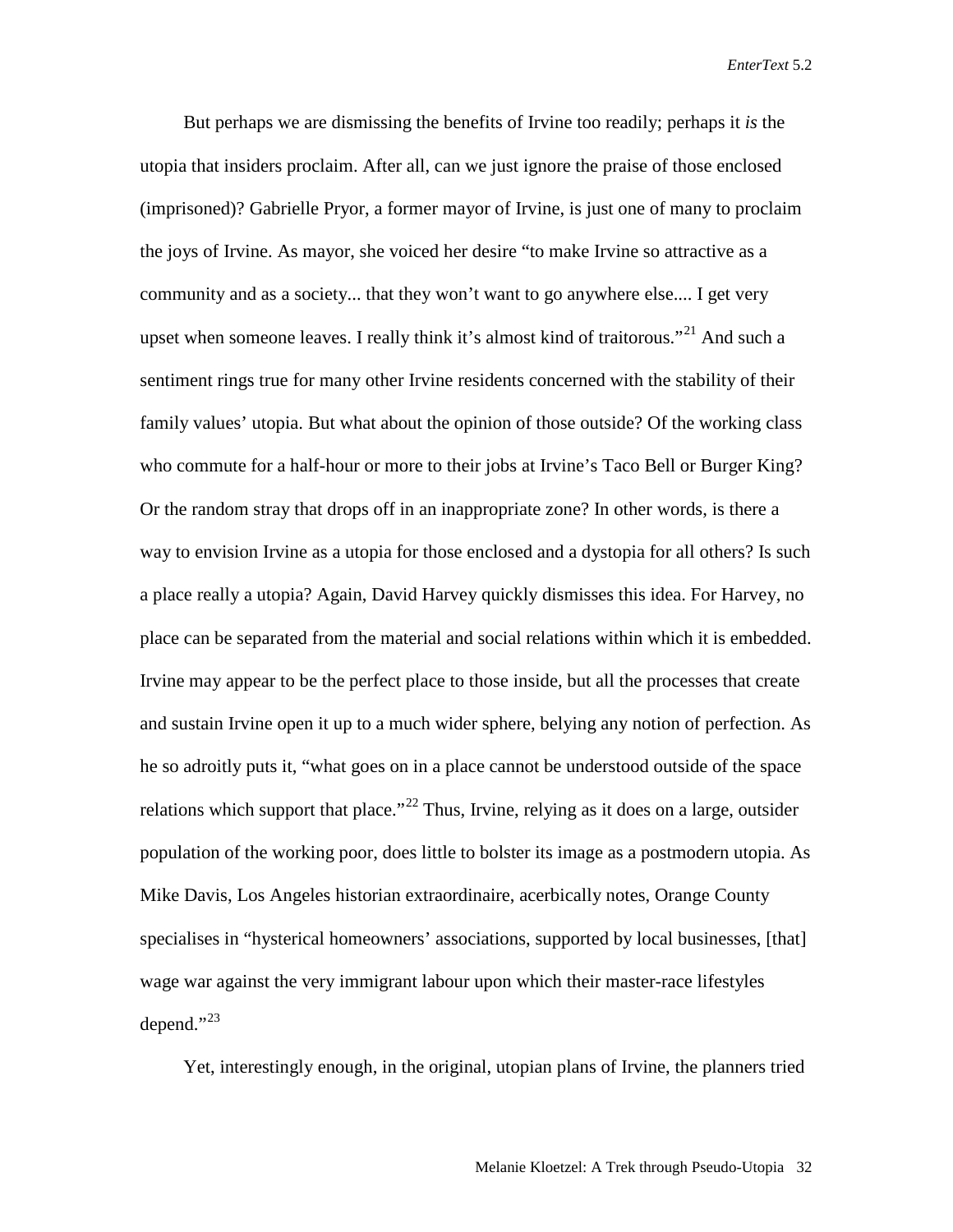to address issues of class and social relations and truly believed they were creating an integrated community. In the 1970s, Raymond Watson, one of the first planners of Irvine and later a president of the Irvine Company, loudly proclaimed his progressive stance: "Without diversity, you can't have a real village…. That's what we believe in and we'll do everything we can to pursue that belief even if it's politically unpopular." Yet, when his idealised plan took on material form, his statement transformed into "as much diversity as a capitalistic society can provide, $\frac{1}{2}$  demonstrating the impotence of his earlier assertions. The reality of only ten per cent "affordable" housing and absolutely no subsidised housing falsifies any claims of equality across income brackets. Again, Harvey would find this unsurprising. After all, with a corporate backer as the midwife of a utopian form, the spatialisation inevitably leans toward company profit. As Harvey notes, "the purity of any utopianism of process inevitably gets upset by its manner of spatialisation."<sup>[25](#page-24-22)</sup> And the Irvine Company's plan proved no exception. As they solidified their utopian ideals, the Company recognised that it was more convenient to craft highend homes with the possibility of payback. Thus, ideals put into play get twisted toward a particular end. Harvey sees this as a fundamental weakness of the new urbanism, of which Irvine is a part. The urban village idea realised in Irvine necessarily fosters a restrictive community spirit, one that facilitates a dangerous exclusionary spirit. Harvey worries that "[i]n its practical materialization, the new urbanism builds an image of community and a rhetoric of place-based civic pride and consciousness for those who do not need it, while abandoning those that do to their 'underclass' fate."<sup>[26](#page-24-23)</sup> Thus, the working poor that support the Irvine underbelly get shuttled off to the ghettoes of Santa Ana, Anaheim, or even further afield, excluded from the benefits of the "new towns" that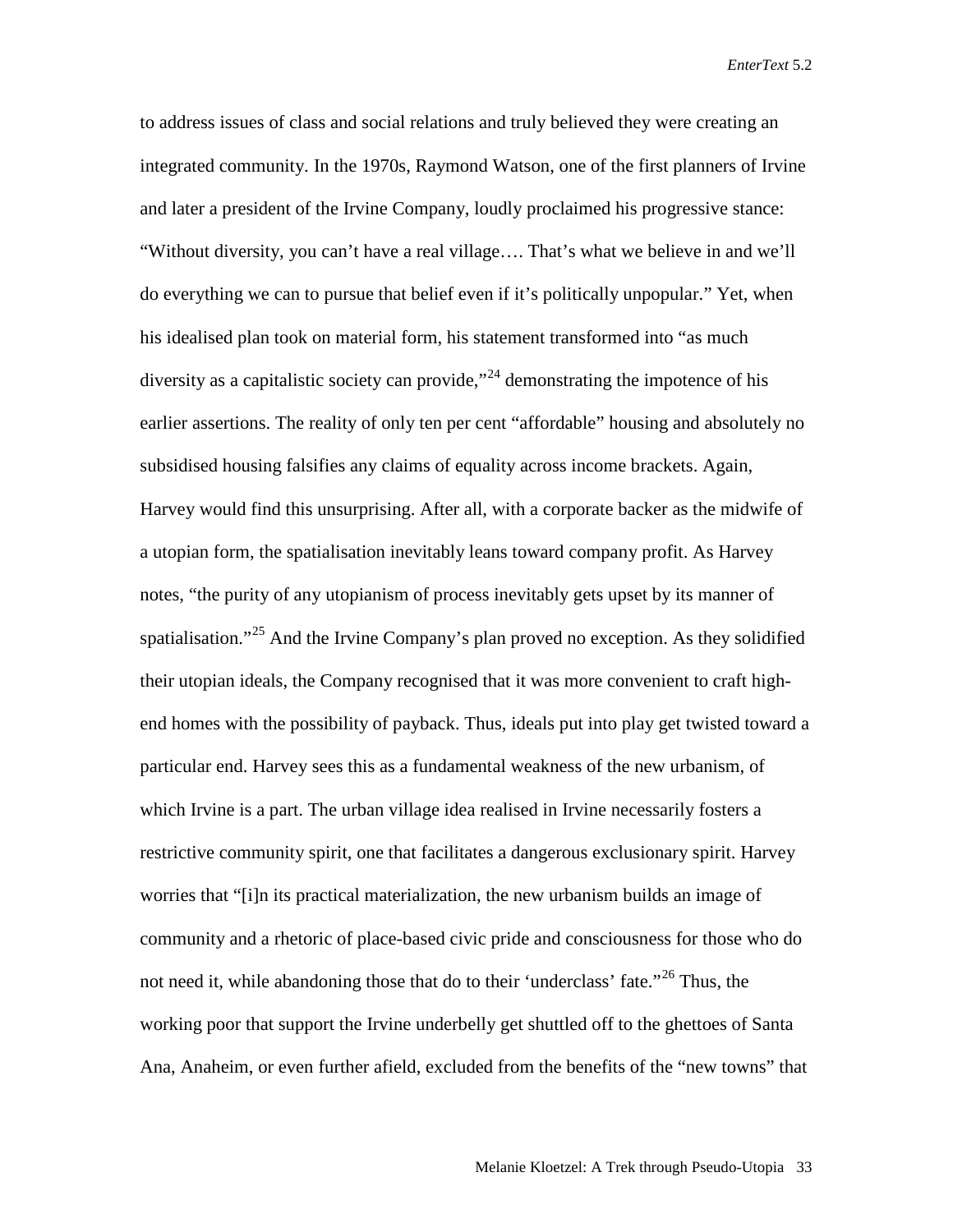lie safe under the wings of their corporate parents.

And, as if this did not provide enough cause for alarm, a further issue sneaks into view couched in the rhetoric of "power of place." In the creation of Irvine, promotion relied heavily on a symbolic language that constructed Irvine as the new paradise. In fact, many of the utopian claims of the new urbanism continue to depend on such rhetoric to paint postsuburban attempts as both divinely communitarian and rooted to place. But as "power of place" discourse is co-opted by capitalistic ventures, it only serves to augment damaging cultural and economic divides. Further, as this "sense of place and community" discourse meshes with the homogeneity caused by wealth exclusivity, political power frequently accumulates in hyper-conservative hands. As Harvey explains, "[p]laces constructed in the imagery of homogeneity of beliefs, values, ideals, and persuasions coupled with a strong sense of collective memory and spatially exclusionary rights can be extraordinarily powerful players upon the world stage. The effect is to convert the dialectic of community solidarity and repression into a quagmire of violence and oppression."[27](#page-24-24) In Irvine's case, "power of place" stems from pure commodity fetishism and hastens the journey toward, as Harvey calls it, uneven geographical development. As the inhabitants of Irvine continue on their path of fetishising place as the site of safe, financially-plump, homogeneous family values, they trip down a path too often travelled in the past toward dangerous ends. Irvine's unwavering efforts to ignore the social and ecological processes that support it while revelling in its mystical sense of community and place can only lead toward a dystopia of hatred, fear, and inequality.

*The courageous me slips up and over stucco walls, rough to keep me awake, rough*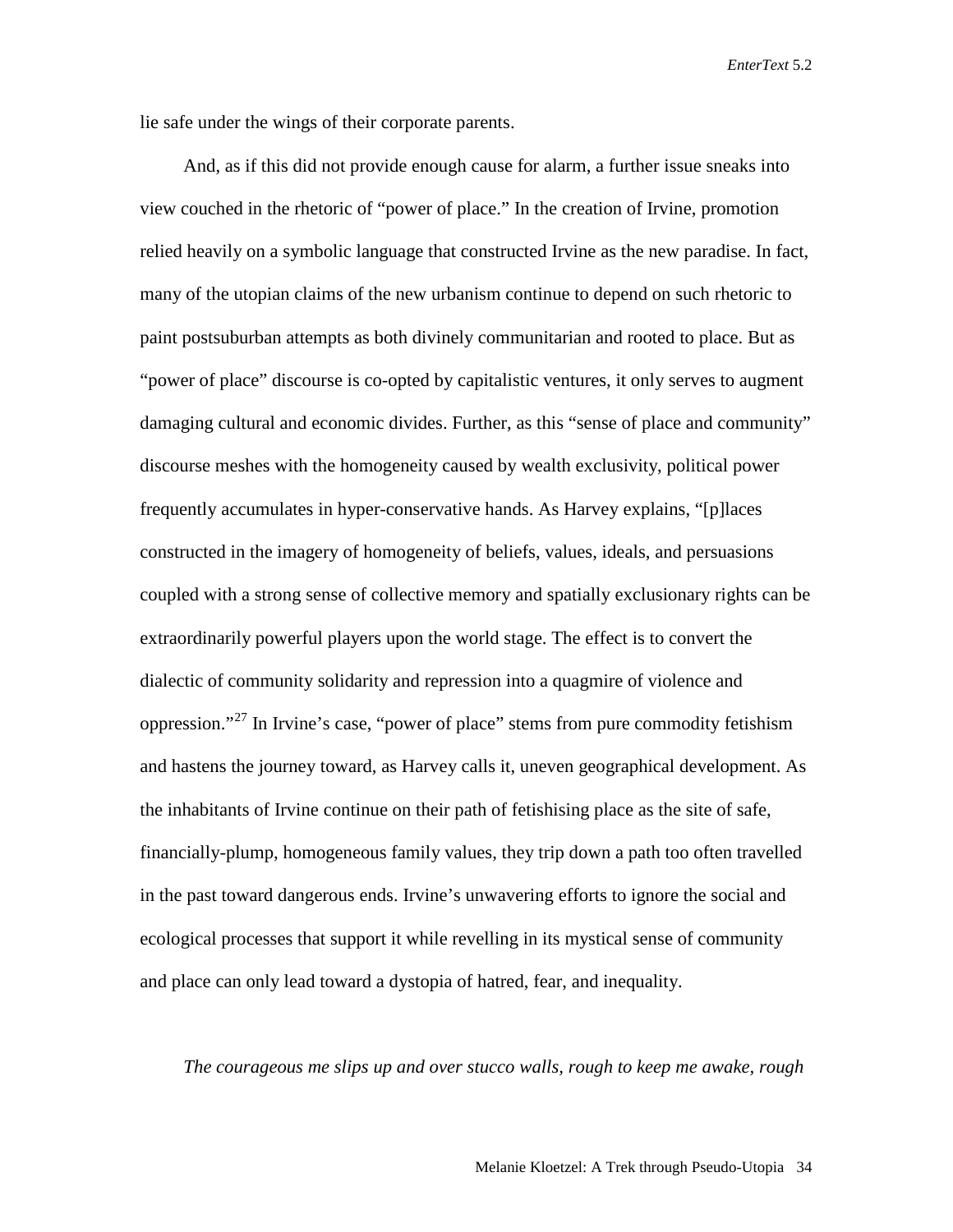*to scare me away. Gliding soundlessly over AstroTurf, I search for a crack, a narrow ledge, a relenting passageway. My imperceptible self finally discovers a careless cavity and I slip inside. I freeze and listen. Assured of my solitude, I glance around. Soft carpet buoys me along in a sea of pale ivory. Has anyone walked here before? I search for evidence of living, for signs of use. None exist. I worry at the silence of the walls, the roof.* "[T]he building [is] an organism with its surface being the third skin of the occupants. For the organism to be healthy, the skin should be allowed to function naturally: breathing, absorbing, protecting, insulating, regulating, communicating...."<sup>[28](#page-24-25)</sup> *I'm used to the groaning, the creaking, the play of my own third skin. But here, the air, the surfaces do not converse. These beautifully manufactured, planned, perfect homes bloom so quickly, but die before fruition. They lie inert, impeccably decorated, but dead. Yet, the spatial design tries desperately to coax some movement from me. Come down this suggestively curving corridor into a light-filled, airy family room. Look at the photographs of smiling children as they line the geometrical shelves so absent of dust. Gaze out the back window onto a lawn of neatly trimmed grass. Open the identical beige cabinets to find the latest in technological gadgetry. But where are the secret nooks, the lopsided window seats, the wobbly wooden handles? Where's the stair that creaks so loud I wonder when I will fall? Where is the peeling linoleum under which a daring creature may crawl?* "A building is an incitement to action, a stage for movement and interaction. It is one partner in a dialogue with the body."[29](#page-24-26) *But I stand unmoved. I cannot touch the facade of the unliving, the skin of the stillborn. I have no desire to offer my own vitality in a one-way communication. A home of arrogant, unflagging stability gives nothing in return; it's only a box within which to deny the world's uncertainty.* "The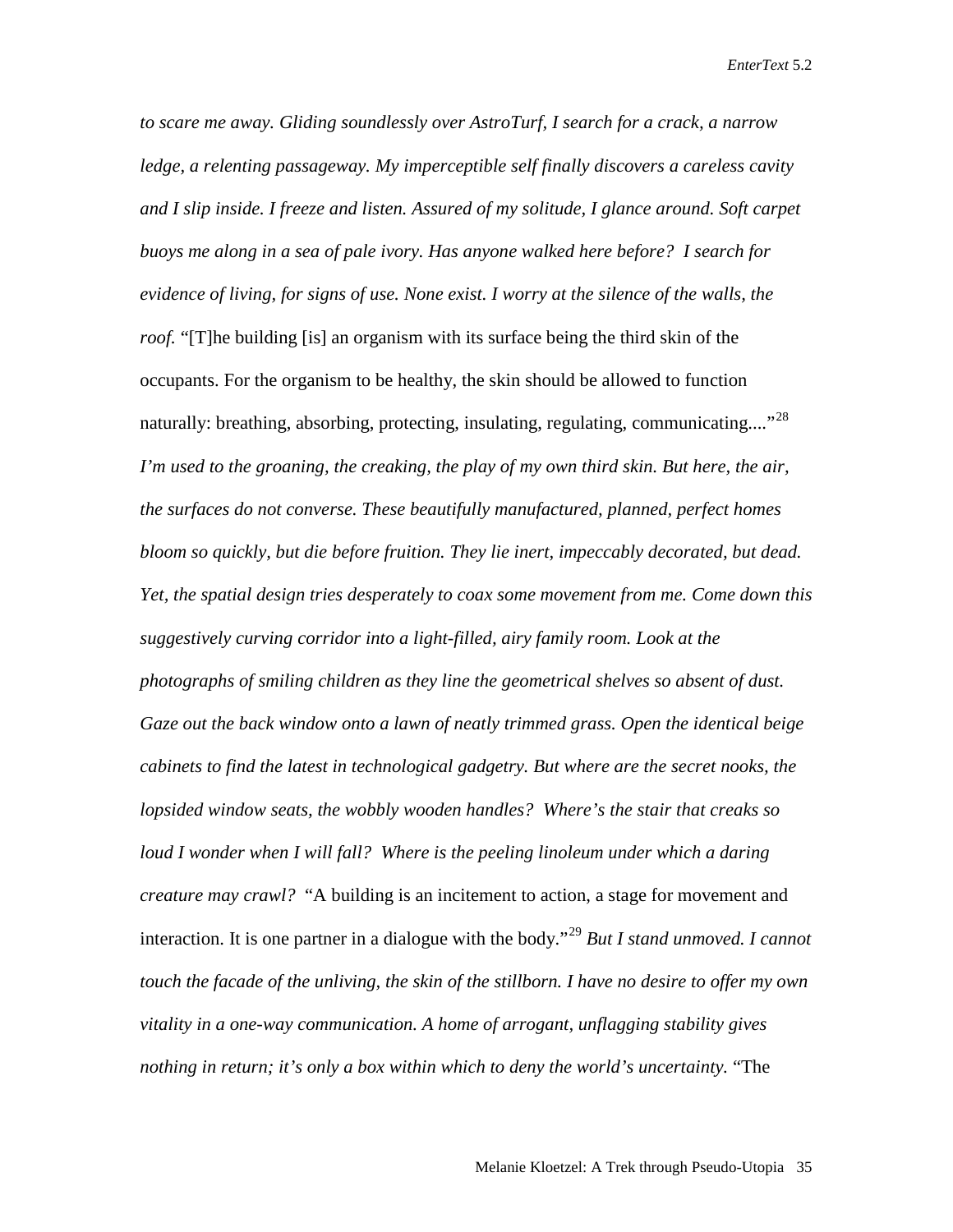house is supposedly a stable vessel for the personal identity of its occupant(s), a home for, and mirror to, the self. But the concept of home is also a response to insecurity and the fear of change. The home must appear to be stable because social norms and personal identity are actually shifting and slippery."[30](#page-24-27) *Yes, stability may provide reassurance, but it only pushes the fear into deeper, more dangerous places. I hate those places. I must move and converse to render change acceptable, fear manageable, anger beneficial. But movement seems so difficult in a building of unenlivened matter. Somehow I drag myself down soft, still hallways to complete this mission of reconnaissance, this inquest. Microwaves, blenders, toaster ovens, salad spinners, Cuisinarts, utensils stand in reserve on kitchen counters awaiting their appropriate use. What would happen if I made glue in the blender, dug dirt with the grill fork, employed the spinner as a bug house? These thoughts trickle through my mind as I probe for leftover crumbs in the trash disposal.*  "Placing things and bodies in unusual combinations, positions us in new uncharted territory. Lost in space, our cognitive mapping devices de-stabilised, we imagine a new poetics of space and time. We understand anew the world we occupy, the relations between dreams and realities, between mental life and social relations, between objects and subjects."[31](#page-24-28) *My already transparent self begins to further disappear as I feel myself blend with the neutral tones. My deadened appetite and desires question my very subjectivity. Forcing myself back to consciousness, I know that I must end this mission. Abort, abort. I rediscover the orifice to the external and slip through.*

Fetishism of place, of cars, of houses, of children, of life; fetishism is akin to pure oxygen pumped into Irvine's precious activity corridors. In an impressive leap even for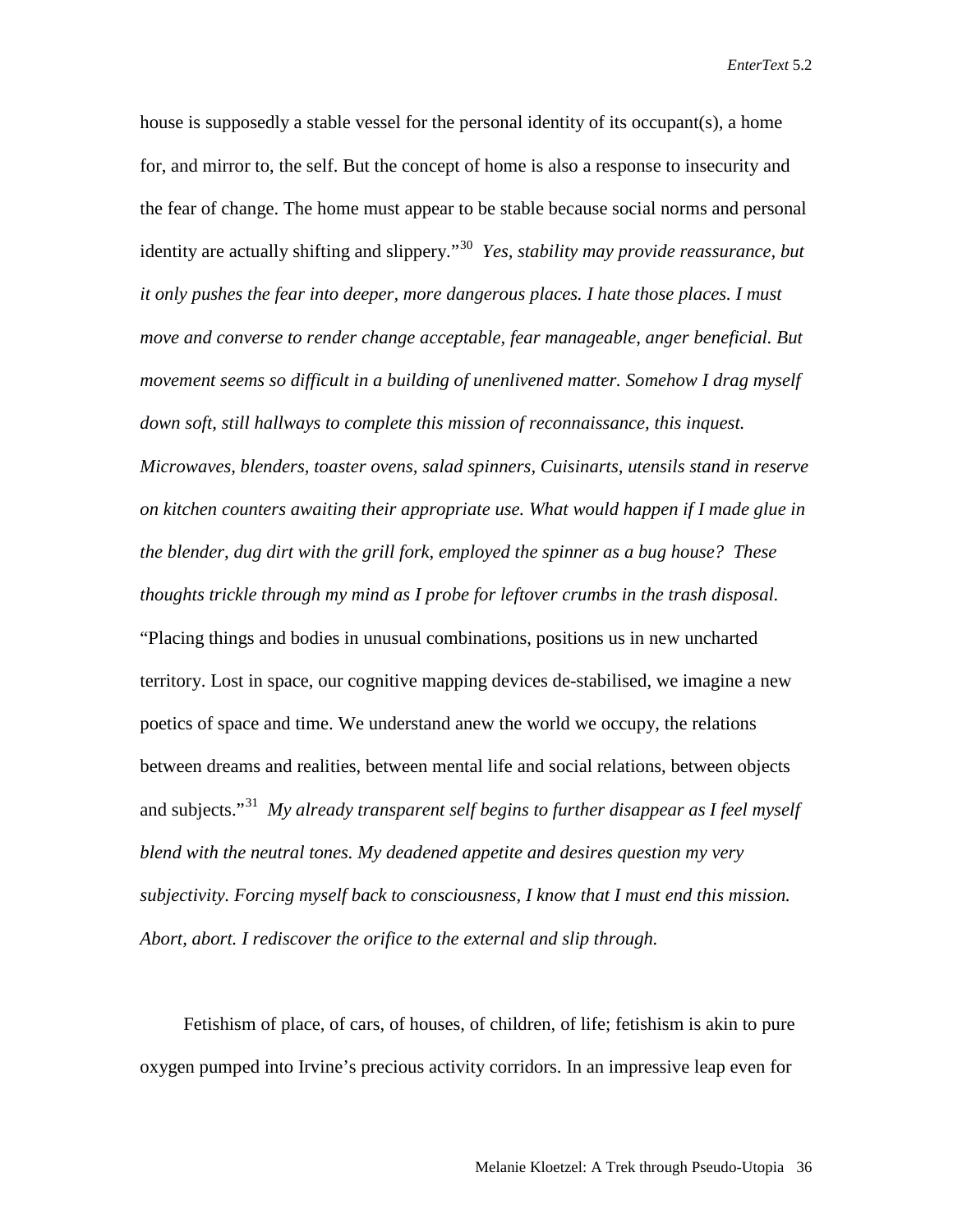America's exceedingly consumerist culture, Irvine, and Orange County in general, has driven commodity fetishism to new heights. By 1987, Orange County, a county that thirty years before had been a mere blip on the radar screen, jumped to spending more at retail stores than any other county in California.<sup>[32](#page-24-29)</sup> And South Coast Plaza, a mall a mere stone's throw from the automobile-crazy Irvine, leads the country, and perhaps the world, in shopping centre sales.<sup>[33](#page-24-30)</sup> Fashion Island and the Irvine Spectrum, Irvine's local "entertainment" malls, fall not far behind. Inspired by Disneyland and the theme park motif of Orange County in general, Fashion Island and the Irvine Spectrum lure shoppers into the consumer embrace with a combination of fantasyland spectacle and shopping adventure. Alladi Venkatesh, a management professor at the University of California at Irvine, sees these shopping experiences as the postmodern rendition of consumerism, where customers daily encounter a juxtaposition of high art and mundane consumption. Venkatesh depicts the Orange County shopper as a whole new breed of consumer, what he calls the "metaconsumer." "A metaconsumer is not only a consumer of products and symbol," he claims, "but also an active participant in the shopping spectacle. The individual becomes both consumer and consumed."<sup>[34](#page-24-31)</sup> But, to guarantee funds for these shopping extravaganzas, the residents of Orange County and the corporations that profit must keep more money in the pockets of these citizens. Why tax away money for social services for the repressed underclass when it could go toward driving the American economy after all? The late 1970s revolt in California against taxes, of which Proposition 13 to limit property taxes was the most famous, went a far cry to ensure Orange County residents the necessary pocket change to frequent the nearest fantasy mall. As such, Irvine inhabitants can gather at their favourite form of public space and buy the requisite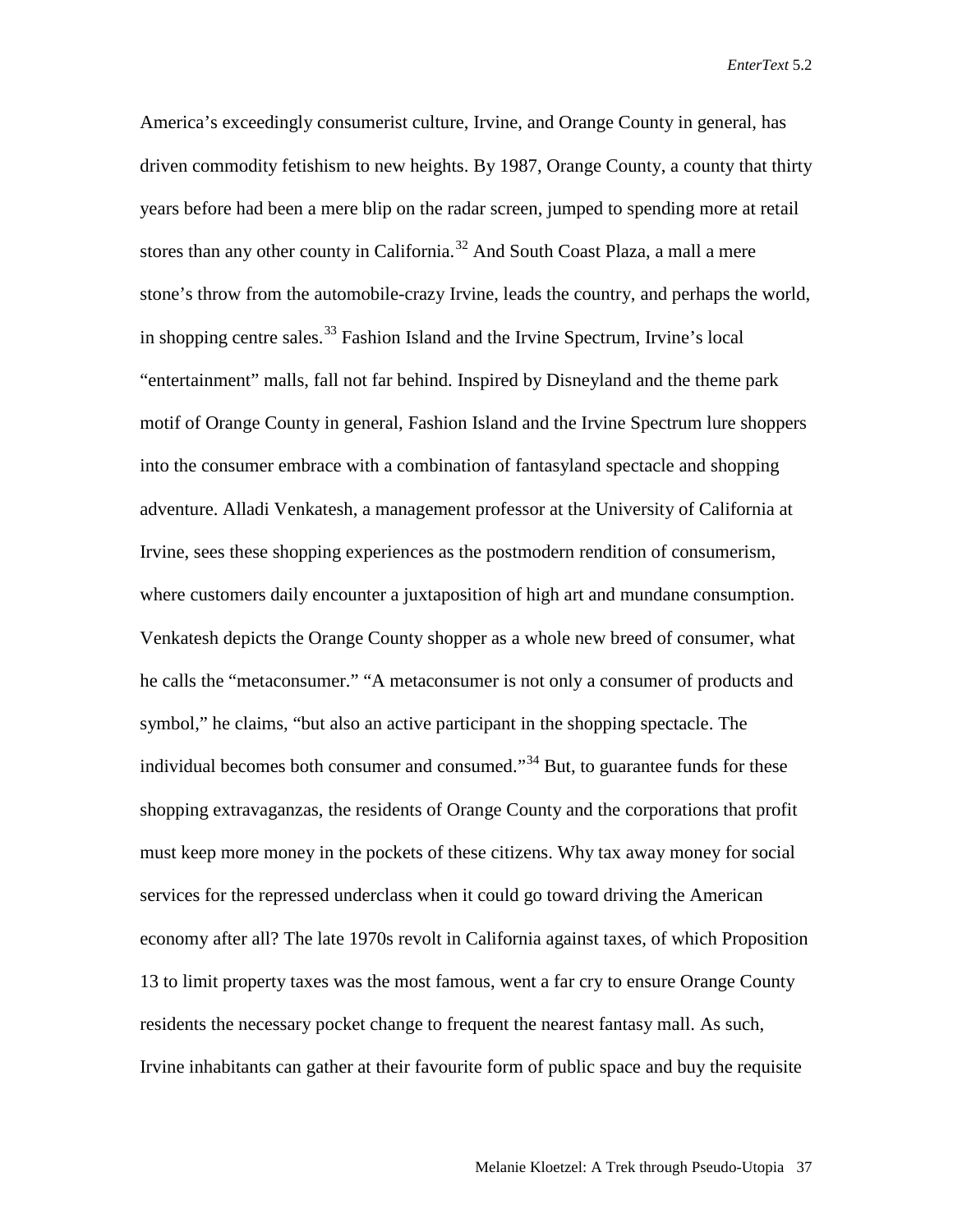happiness offered therein. As historians Rob Kling, Spencer Olin, and Mark Poster cryptically suggest, consumption, rather than family interaction, has become the County's "core cultural value."<sup>[35](#page-24-32)</sup>

But wait just a minute. Who's to say that consumerism is not a type of empowerment? Can't the financial decisions we make as well as our methods of product use entail a certain level of creativity and strength in the face of corporate greed and political disenfranchisement? That's the news from Michel de Certeau anyway. De Certeau, famed postmodern theorist and advocate of the consumer in the face of allpowerful production, seems ripe for application to the consumer culture of Irvine. In his analysis, de Certeau creates an image of shopping and of product use as the activities of clandestine creativity employed by the masses. As he remarks, "[t]he tactics of consumption, the ingenious ways in which the weak make use of the strong, thus lend a political dimension to everyday practices."<sup>[36](#page-24-33)</sup> But who exactly are the weak and strong in this case? Is the shopper at Gucci or Salvaggio truly making a statement by the weak when she purchases a blouse for three hundred dollars or more? Particularly when that same shopper may be using money earned through her ownership of Prudential or Motorola or Wendy's? In other words, are the Irvine consumers part of the marginalised masses? No, on second thoughts, de Certeau would be absolutely inapplicable in such a case. In fact, when the Irvine consumers zero in on Fashion Island with their median income of \$72,057, $^{37}$  $^{37}$  $^{37}$  they figure as the epitome of the strong, not the weak. Their political vocalization rings loud as they cruise the aisles of Nordstrom's and Sak's: only the capitalistic utopia is acceptable, a false utopia where the few benefit at the hands of the many. This is what the residents of Irvine express as they send yet another Republican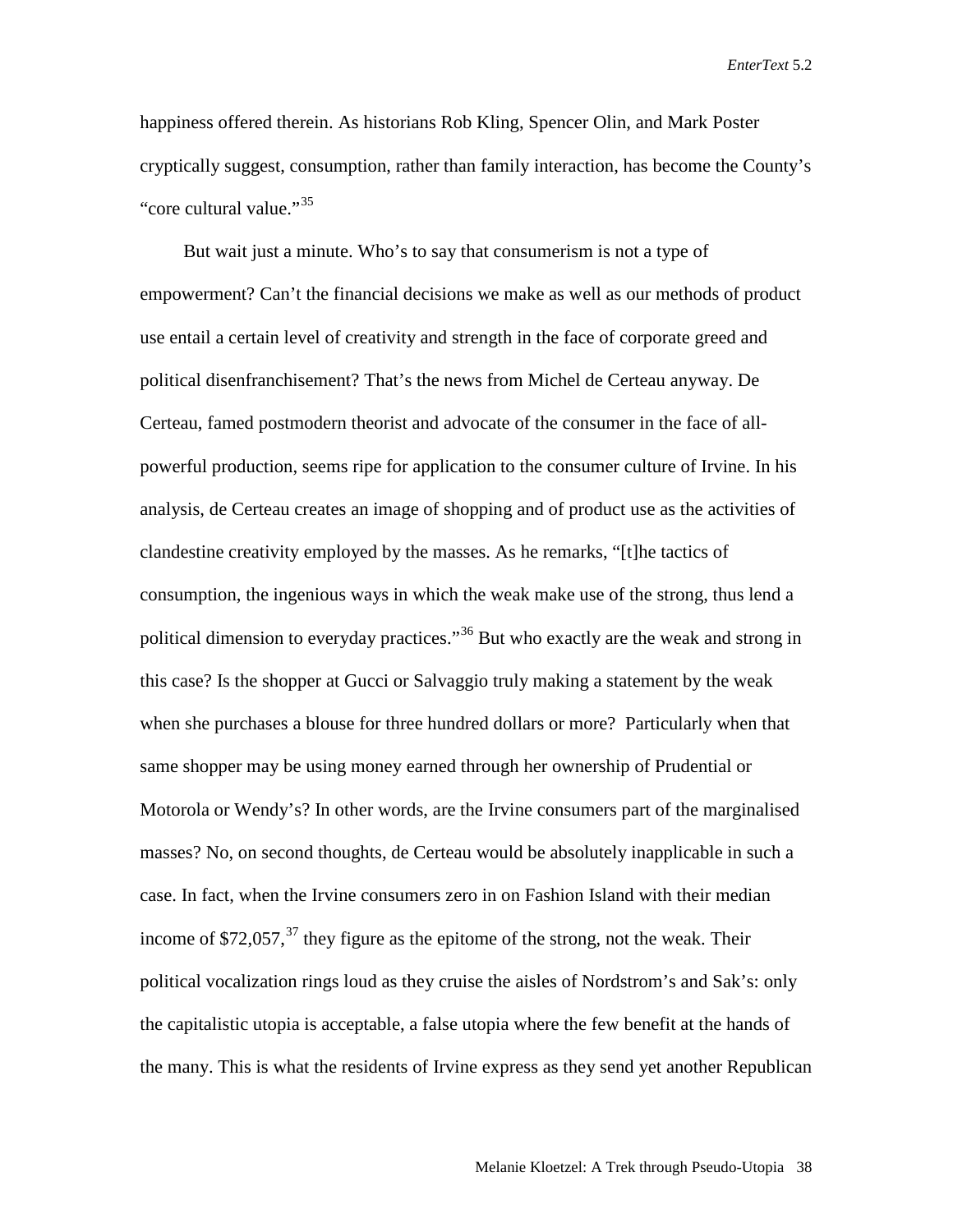politico to sit on the throne of America's empire. And it is from this position of power that the residents of a wealthy paradise continue to craft our space in the model of commodity fetishism. Kept in our boxes, surveilled by the powers that be, we can purchase to our heart's content, but we will never gain the freedom of movement outside the consumer grid. We will never be allowed to traverse the wide, smooth spaces of a non-capitalistic utopia.

*Back outside on the AstroTurf, no wait... this isn't AstroTurf. This is actual grass. Eastern, water-fat, kelly green grass. But so flawless and neat. No blade beats his brother in height or width. Each appears cloned. Surreal. Ideal. Awful. I scamper to the next fully enclosed yard. The same. A grill, a deck, and grass. The next, a grill, a swing set, and grass. I saw none of this from streetside. For each yard is completely sealed like the garages and the metal boxes inside the garages. The Irvine resident can rest secure in their own backyard cubicle without interaction with such undesirables as neighbours or friends. But do they use these cubes of green? The unmarred and water-greedy lawns show no marks of spoiled children's feet or lazy dogs' sleeping forms. I continue my transparent journey up and over fences until I reach the famous "greenbelts" of town. The semiarid ground across which live oak and sagebrush, wild tarragon and elderberry used to dance has vanished to be replaced by occasionally used bike paths and lush green growth. These little gardens of play that improve the postsuburban utopia serve so many functions. They ensure the city's aesthetic appeal. They ring the town to keep degenerates away. They divide city and university for fear of those wild students and tooliberal faculty. They keep home prices high. And they add to yet another illusion, one that*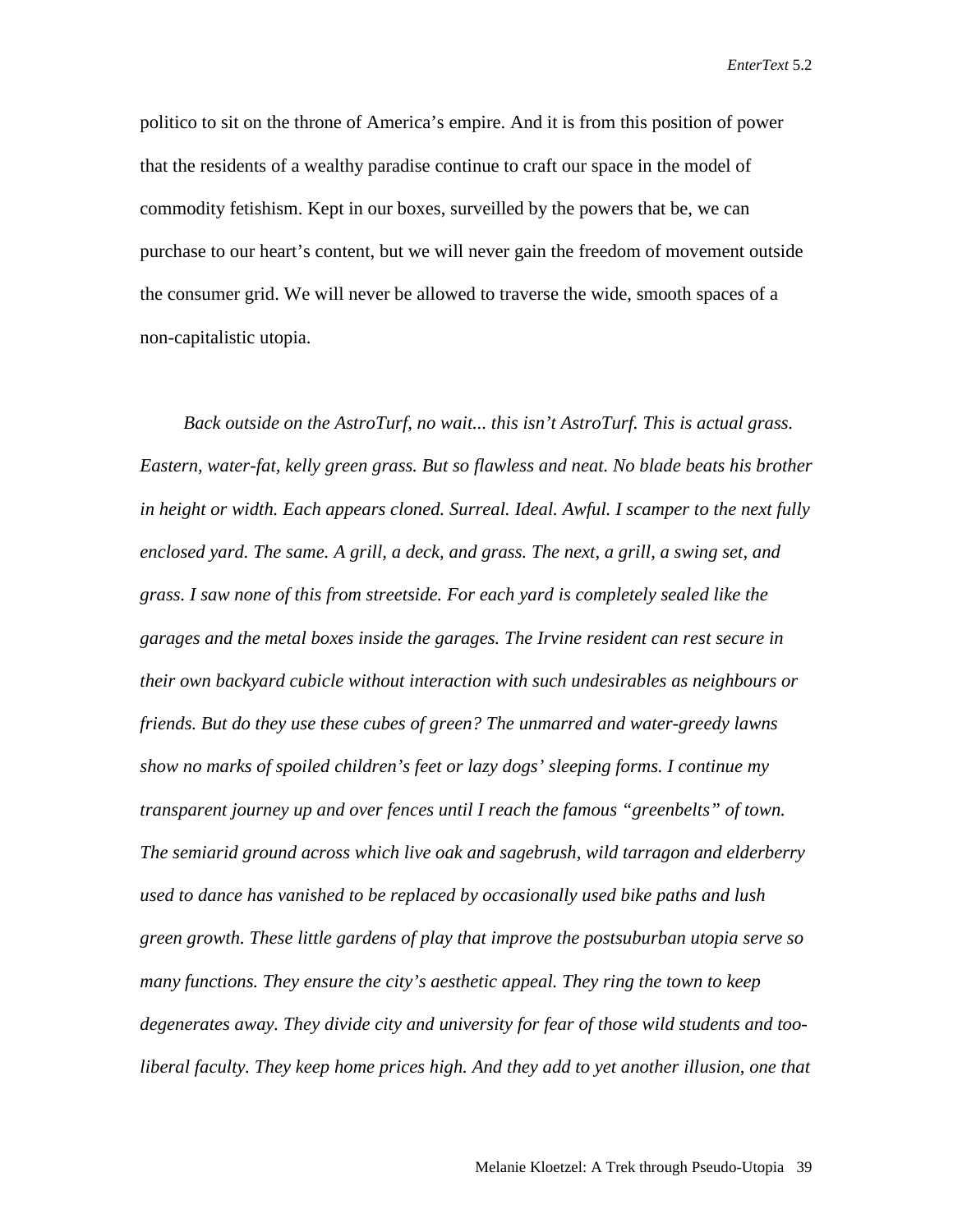*lures me to lie on the luxuriant carpet of green. I feel stability in the human future, a loving partnership between humans and the land. Relishing this sense of security, I slip into a sleep of the satisfied. But soon I begin to toss and turn in a nightmare of fiery proportions.* "Industrial civilization, which eviscerates the hills and forests for fuels and materials, swallows up the fields for urbanization, and exhausts the land with high-yield farming, unconsciously consecrates the innocent garden as a 'landscapegoat.'"[38](#page-24-35) *Nearby non-native trees droop in guilty collusion; grass withers with remorse.* "Gardens, as desperate offerings that try to extract one's complicity with accelerated entropy, cushion the fear of the end of nature."[39](#page-24-36) *I thrash awake with images of wastelands. But here I lie on a peaceful, carefully crafted slope. Shaking off such horrible illusions, I jog down the path and eventually wind through smartly managed land where chia sage and blazing star have been replanted. Lizards dart across the path and gopher snakes have returned to their previously damaged homes. Certainly the Nature Conservancy management cannot be framed in any negative manner. (Can it?) Surely the future looks grand if Irvine residents understand the importance of preserving indigenous life forms. (Doesn't it?) I prepare to end my invisible mission and return to my other half. As I leave the tiny zone of authenticity, I trip down seamless cement walks that line the eight lane road, pleased at the prospects of protection. But as I hack and cough at the camouflaged exhaust, I wonder....*

 Irvine exists as the poster child for Euclidean spatial construction. Although it tries to create a curvilinear approach to residential neighbourhoods, the superimposed grid of "activity corridors," major thoroughfares, and police apparatus undermines any attempt to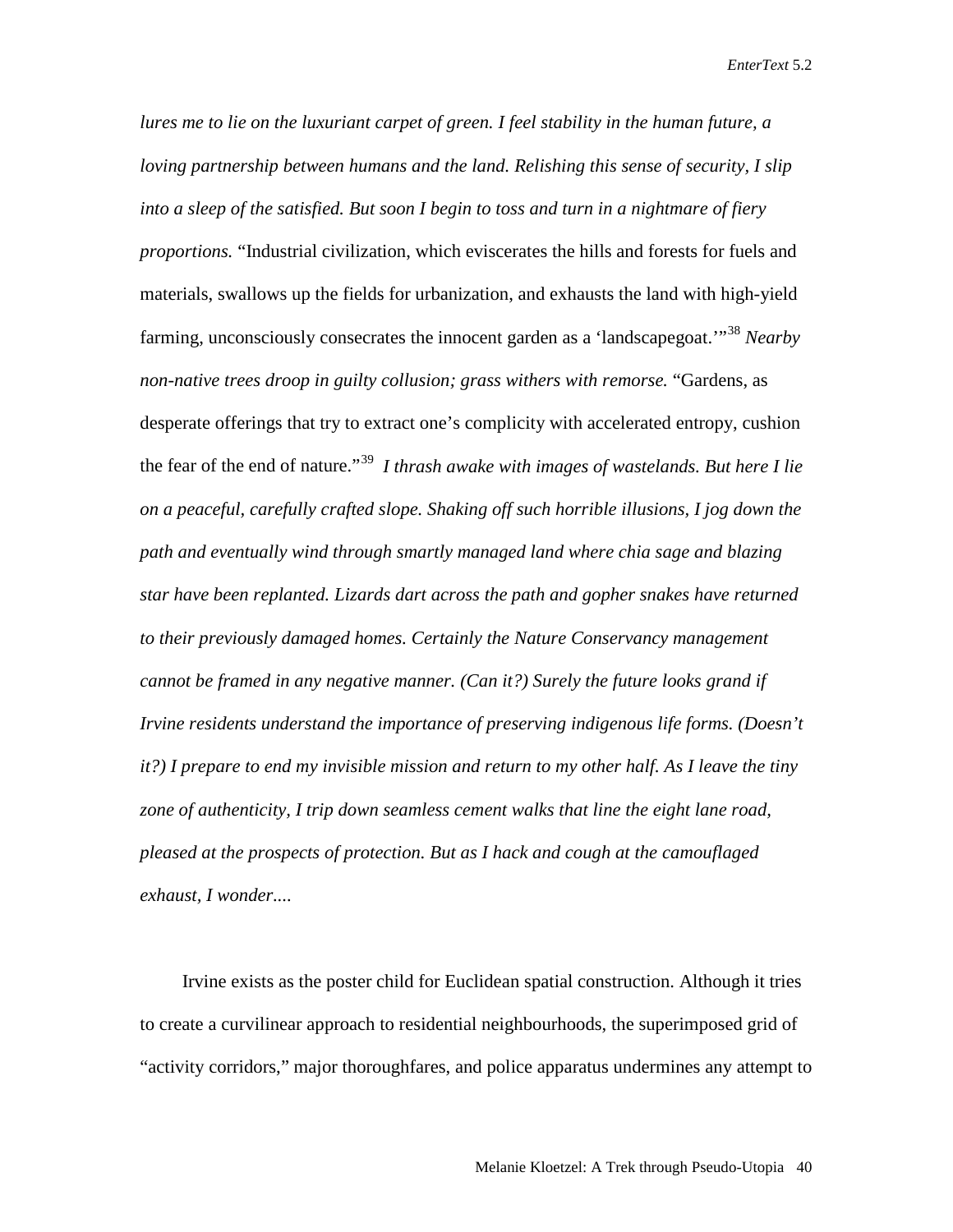subvert the tightly managed space. Fragmented into easily maintained partitions, Irvine appears as the realisation of what the inventive French theorists, Deleuze and Guattari, call "striated" space. Within striated space, there is no experience of leaving the system, no ability to escape the eye of state control, no true space to wander. Striated space is formalised, homogeneous, and universal, eating up all remaining free, or "smooth," space. Smooth space, on the other hand, which Deleuze and Guattari depict as the opposite of absolute, quantifiable space, cannot be counted or easily delineated. Heterogeneous and polyvocal, smooth space can only be experienced through the tactile, i.e. the body. Smooth space returns us to a physical wandering where we relearn place by attending to the environment and its idiosyncrasies through bodily inhabitation.<sup>[40](#page-24-37)</sup> Thus, smooth space contains potential for our utopian quest beyond the borders of capitalistic state control.

But what does Irvine offer us in our search for smooth space or utopian form? Why even journey through such a severely striated pseudo-utopia? After all, Irvine, in many ways, is diametrically opposed to our dream of equity and inclusion. True. But Irvine provides us with an excellent foil in our utopian pursuits. And it serves as a cruel reminder of the dangers of materialising utopia in general. Exhausting social, economic, and ecological resources, Irvine shows the damaging direction that newly crafted communities imbued with utopian lingo can take. Hidden behind walls, recreating the perfect neotraditional villages that hearken back to some idealised Euro-communal past, Irvine residents have sealed themselves off from the realities of an extremely mixed, democratic society. And by living in this idealised past, one that proves so destructive to the present, Irvine ensures its own demise. As Edward Blakely and Mary Gail Snyder,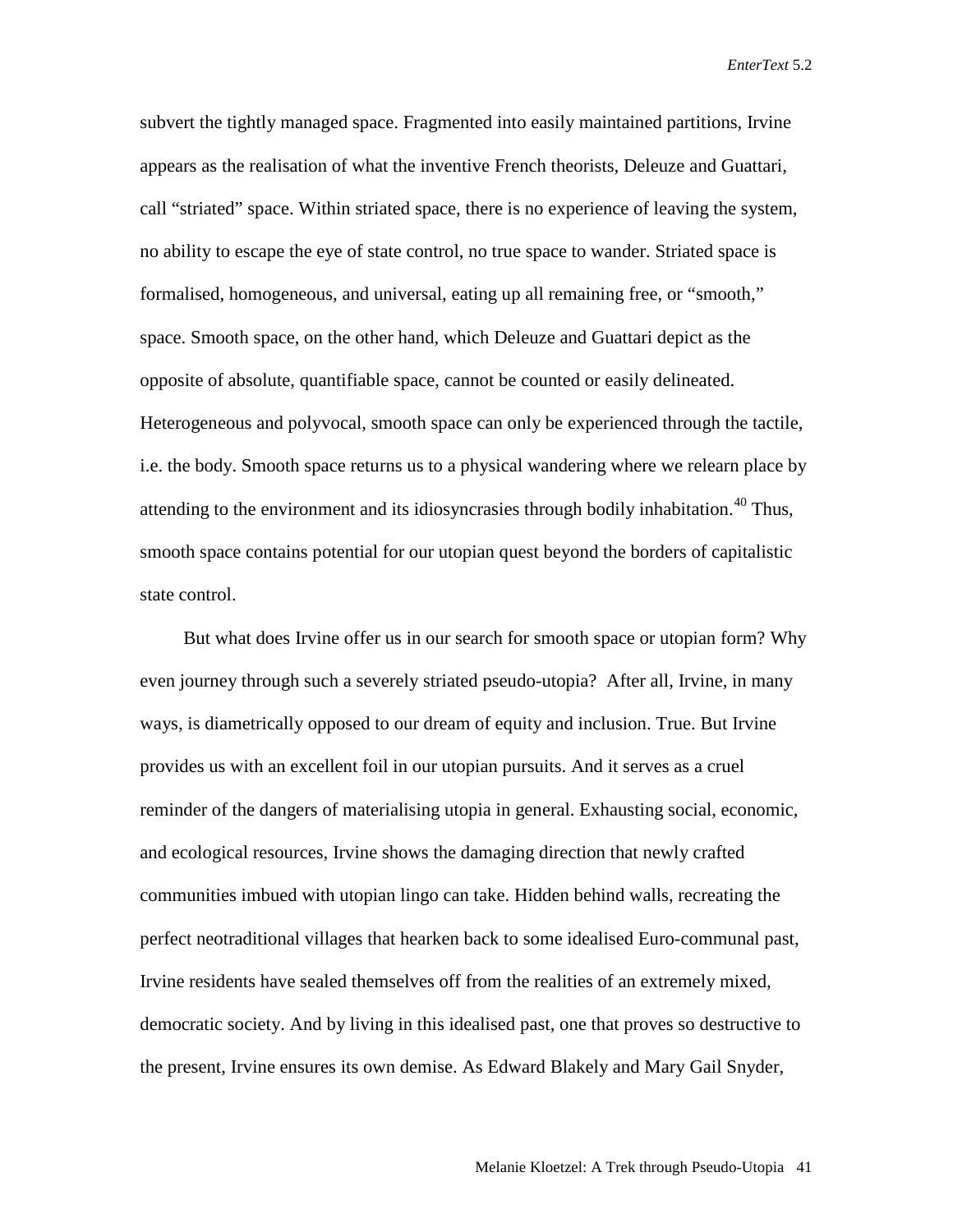authors of *Fortress America*, blatantly point out, homogeneous communities are inherently brittle, weak, and "too easily harmed by a single trauma."<sup>[41](#page-24-38)</sup> In addition, such communities with their exclusionary homogeneity undermine attempts at environmental sustainability. Roger Talbot and Gian Carlo Magnoli, two among many environmental ethicists walking this path, urgently conclude, "inequity and exclusion simply do not make ecological sense."<sup>[42](#page-24-39)</sup> These sentiments echo David Harvey's as they bemoan the continued uneven geographical development that characterises our existence at multiple scales, from the city of Irvine to the world as a whole. By exploring rather than avoiding Irvine's pseudo-utopia, we discover firsthand the necessity of heterogeneity and equality to secure a sustainable future.

Yet, if we are to walk a new path toward the future, one that includes heterogeneity, social interaction, ecological sustainability, and the potential of smooth spaces, how will we get there? Can we prevent ourselves from floundering in yet another pseudo-utopian venture? What types of places can we build to realise our dreams? And, perhaps most importantly, how will we escape the jaws of dystopia? As Jeremy Till, a London-based architect, warns, "today's utopia becomes tomorrow's dystopia."[43](#page-24-40) But should this danger choke our desire for an improved future? No, claims Till, but it should inform our decisions. As we begin to build our future communities, we need to relinquish any "delusion of purity and accept contingency and the reality of social construction."[44](#page-24-41) Till prefers the concept of impure community, a community where we continue to encounter the very real politics of space production as well as the daily instances of social tension, selfishness, and, of course, dirt. As he points out, a "pure" architecture can never be process-oriented or user-friendly, but an architecture of the impure community relishes in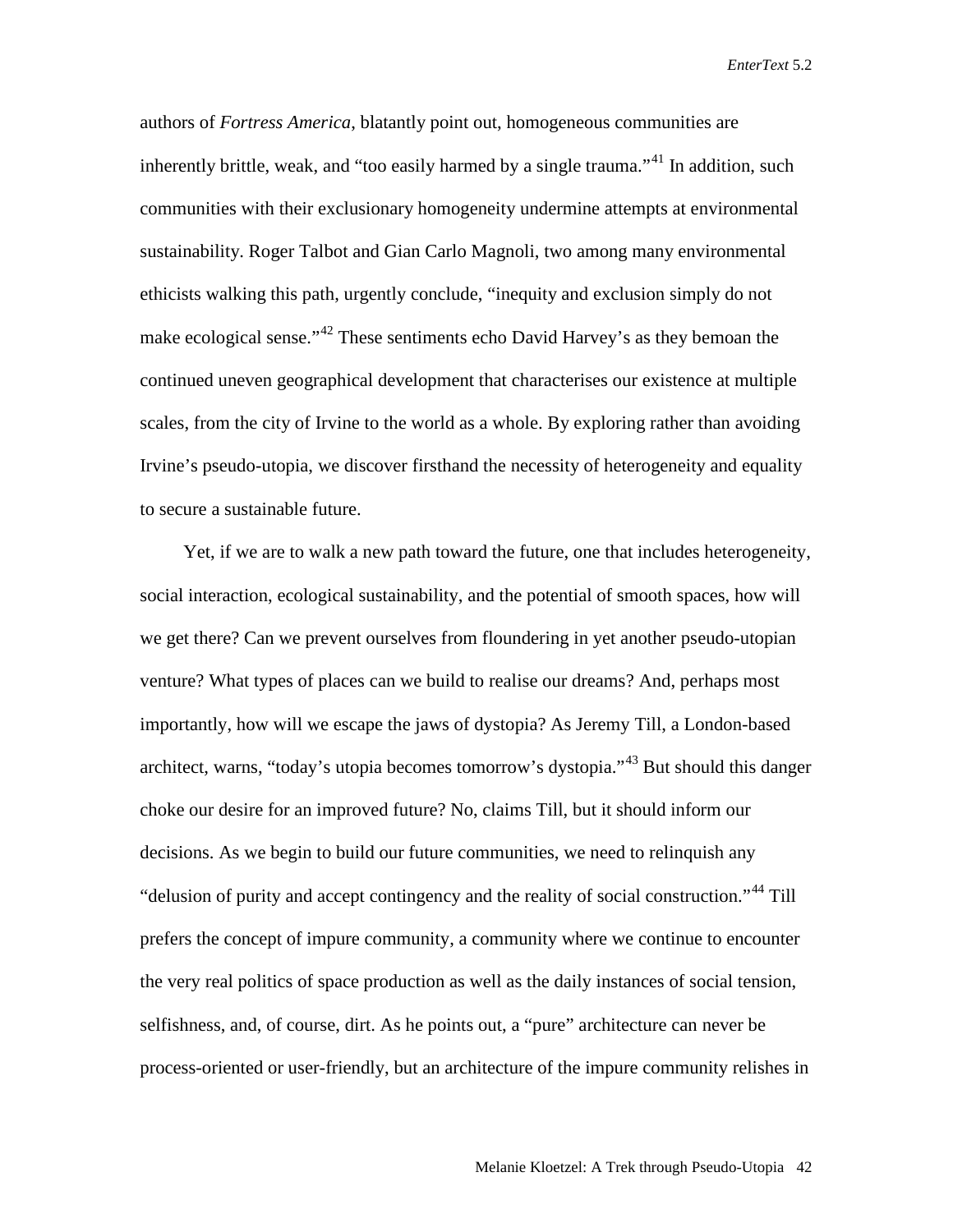the process by which architect and user constantly interact and intervene in their joint projects. Other architects jump into the dialogue with their own aspirations. James Wines demands that buildings should act as "environmentally responsible extensions of their own contexts."[45](#page-24-42) Bob Fowles, borrowing from Malcolm Wells, demands that our buildings should not only be contextualised, but should copy the ecological processes of the land on which they sit. In this case, a building "creates pure air, creates pure water, stores rainwater..., creates rich soil, uses solar energy, stores solar energy, creates silence, consumes its own waste..., provides wildlife habitat, moderates climate and weather, is beautiful and provides human habitat."<sup>46</sup>

Architecture as form, as process, and as metaphor litters the literature on utopia. For example, David Harvey names anyone prepared to take the plunge into the truly progressive politics of utopia an "insurgent architect." He even goes so far as to see this figure as the ultimate agent of change. For Harvey, the architect, by traversing the thicket of dialectical utopianism, can demonstrate "how to deliver on the promises of considerable improvement in material well-being and democratic forms..., how to develop the collective mechanisms and cultural forms requisite for self-realisation..., and how to bring the social order into a better working relation with environmental and ecological conditions."<sup>[47](#page-24-44)</sup> But even as we look to ourselves as the architects of a brighter future, of a utopia of heterogeneity, smoothness, equality, and sustainability, we must look to the body as utopia's producer. Site/inciter of action, interaction, and creation on both macro and micro scales, it is our bodies, with their immense capability for movement, for protest, for production, for joy, that can realise our designs for utopia. And it is our bodies that will inform us about the appropriate structures to create.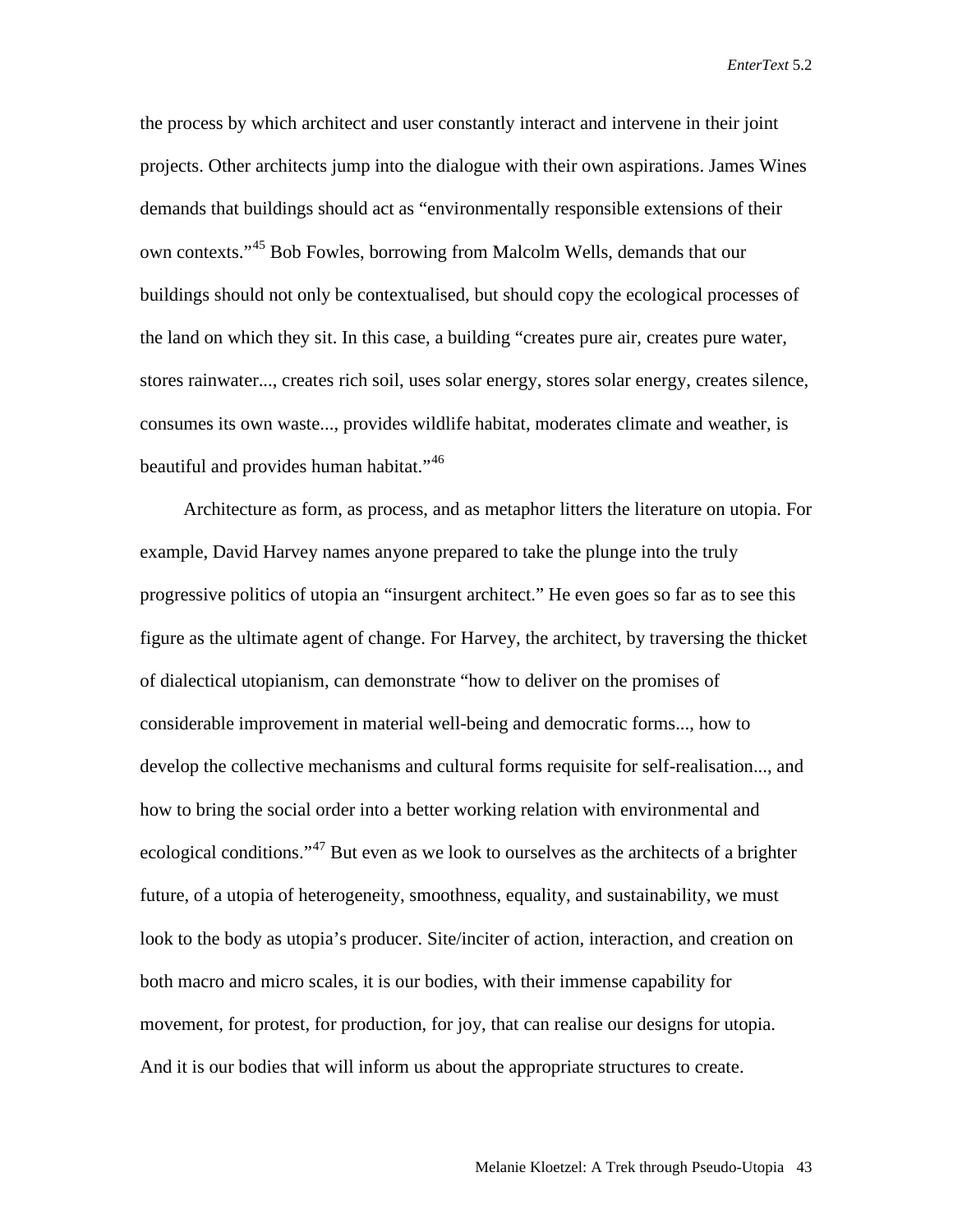Flexible, fluid, tactile, and enlivened, it is in such forms that our bodies will continue the quest for an endlessly improving society. For only with the integration of our physical and mental selves into the very interstices of architecture and community will these spaces breathe and thrive and grow in sustainable and enjoyable ways. Robert Mugerauer, professor of architecture at the University of Texas at Austin, rubs his hands in pleasure at the possibilities for this new dance toward utopia. "This dance is a dance of disassembly," he muses. "It also is a dance that may promise a freer and more careful mode in which people can belong to each other and to the sustaining earth."<sup>[48](#page-24-45)</sup> As he so eloquently enunciates, we must begin this journey toward utopia with one question: "What kind of place should we make for the dance that we now welcome, or await, or resist?" $^{49}$  $^{49}$  $^{49}$ 

*On my last spin through the space of pseudo-utopia, I happen upon another lost companion, a final thread of hope. I streak by, my metal body looking for a resting place. But, of course, stopping here on the fast passageways would only mean more strangers, more undesirables. No parking anytime, you filthy beast. You are only able to rest in the walled interior where we can keep track of your unwanted body. I circle back. My onceagain-whole-and-fleshly body leans forward in the rusty metal box to see closer. Yes, there it is. Lonely, gleaming, tearful. The shopping cart sits on a field of green, far from its appropriate zone just like me. I squirm in delight at its presence. For it, and its partner MGD, can signal possibility in this utopia-gone-wrong. Flung in the face of order, standing up to the repressive powers-that-be, these solitary metal beings refuse to bow to homogeneity, to false perfection. Although I can only wish that these protests were*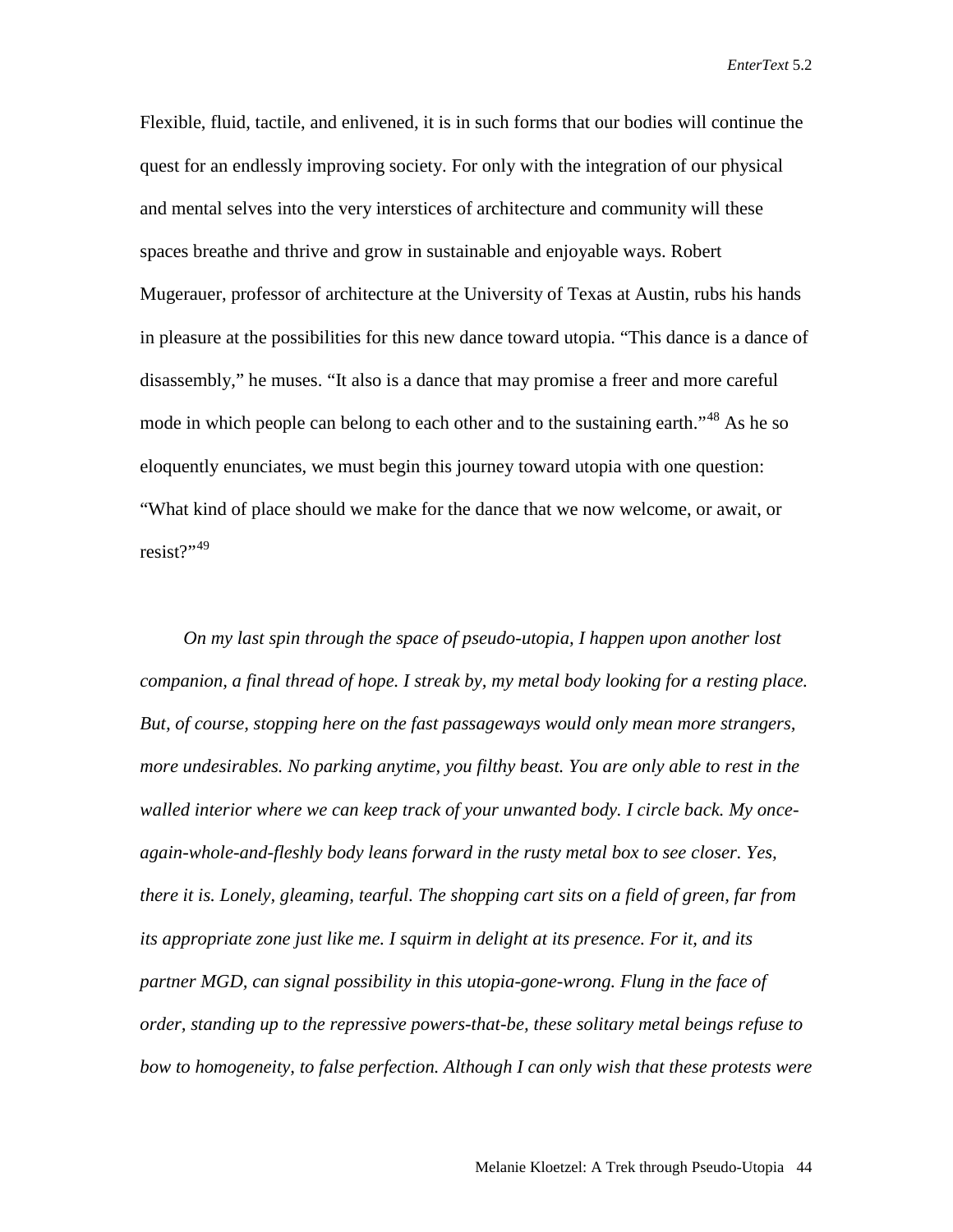*more substantial (riotous buildings, solar panels, entire communities of mixed race and* 

*class), nevertheless, they send me back to my own zone grinning at the inevitable* 

"choreography of collision"[50](#page-24-47) *that our future communities can only hope to be.*

<sup>6</sup> Soja, *Thirdspace*, 279.

<sup>7</sup> Irvine Police Department, Preventive Services Bureau, [pamphlet online] susp.pdf,

[<http://www.cityofirvine.org/ipd/divisions/crimeprev/default.asp>](http://www.cityofirvine.org/ipd/divisions/crimeprev/default.asp); accessed 16 June 2005.

<span id="page-23-0"></span> <sup>1</sup> Paraphrase from a California Office of Tourism brochure quoted in Edward W. Soja, *Thirdspace: Journeys to Los Angeles and Other Read-and-Imagined Places* (Cambridge, MA: Blackwell, 1996), 237.

<span id="page-23-1"></span> $\frac{2}{3}$  Ibid., 238.<br> $\frac{3}{1}$  Ibid., 246.

<sup>&</sup>lt;sup>4</sup> Martin J. Schliesl, "Designing the Model Community: The Irvine Company and Suburban Development, 1950-88," in Rob Kling, Spencer Olin, and Mark Poster, eds., *Postsuburban California: The Transformation of Orange County Since World War II* (Berkeley: University of California Press, 1991), 59- 66.

<sup>5</sup> Nicholas Dagen Bloom, *Suburban Alchemy: 1960s, New Towns, and the Transformation of the American Dream* (Columbus, OH: Ohio State University Press, 2001), 4, 13.

<sup>8</sup> Michel Foucault, *Discipline and Punish: The Birth of the Prison*, trans. Alan Sheridan, 2nd ed. (New York: Vintage Books, 1995).

<sup>9</sup> A 1999 statistic quoted from Bloom, *Suburban Alchemy*, 180.

<sup>&</sup>lt;sup>10</sup> Statistics from 2000 census recorded at http://www.nationmaster.com/encyclopedia/Irvine.-California: accessed 16 June 2005.

<sup>11</sup> Bloom, *Suburban Alchemy*, 180.

<sup>12</sup> Michel Foucault, "Of Other Spaces" (*Diacritics* 16.1, 1986), 25.

<sup>13</sup> Bloom, *Suburban Alchemy*, 206.

<sup>&</sup>lt;sup>14</sup> Foucault, "Of Other Spaces," 26.

<sup>15</sup> Ibid., 25.

<sup>16</sup> Bloom, *Suburban Alchemy*, 180.

<sup>17</sup> David Harvey, *Spaces of Hope* (Berkeley: University of California Press, 2000), 185.

<sup>&</sup>lt;sup>18</sup> Charles Jencks, "Hetero-Architecture for the Heteropolis: The Los Angeles School," in Nan Ellin, ed., *Architecture of Fear* (New York: Princeton Architectural Press, 1997), 219.

<sup>19</sup> Jonathan Hill, "An Other Architect," in Jonathan Hill, ed., *Occupying Architecture: Between the Architect and the User* (New York: Routledge, 1998), 136.

<sup>20</sup> Dora Epstein, "Abject Terror: A Story of Fear, Sex, and Architecture," in Ellin, *Architecture of Fear*, 139.

<sup>21</sup> Mike Stockstill, "The Mayor is Hometown Girl," *New Worlds* (August 1974), 15-24; quoted Bloom, *Suburban Alchemy*, 126.

<sup>22</sup> David Harvey, *Justice, Nature, and the Geography of Difference* (Cambridge, MA: Blackwell, 1996), 316.

<sup>23</sup> Mike Davis, *City of Quartz* (New York: Verso, 1990), 208-209.

<sup>24</sup> Raymond Watson, quoted in Bloom, *Suburban Alchemy*, 179.

<sup>25</sup> Harvey, *Spaces of Hope*, 179.